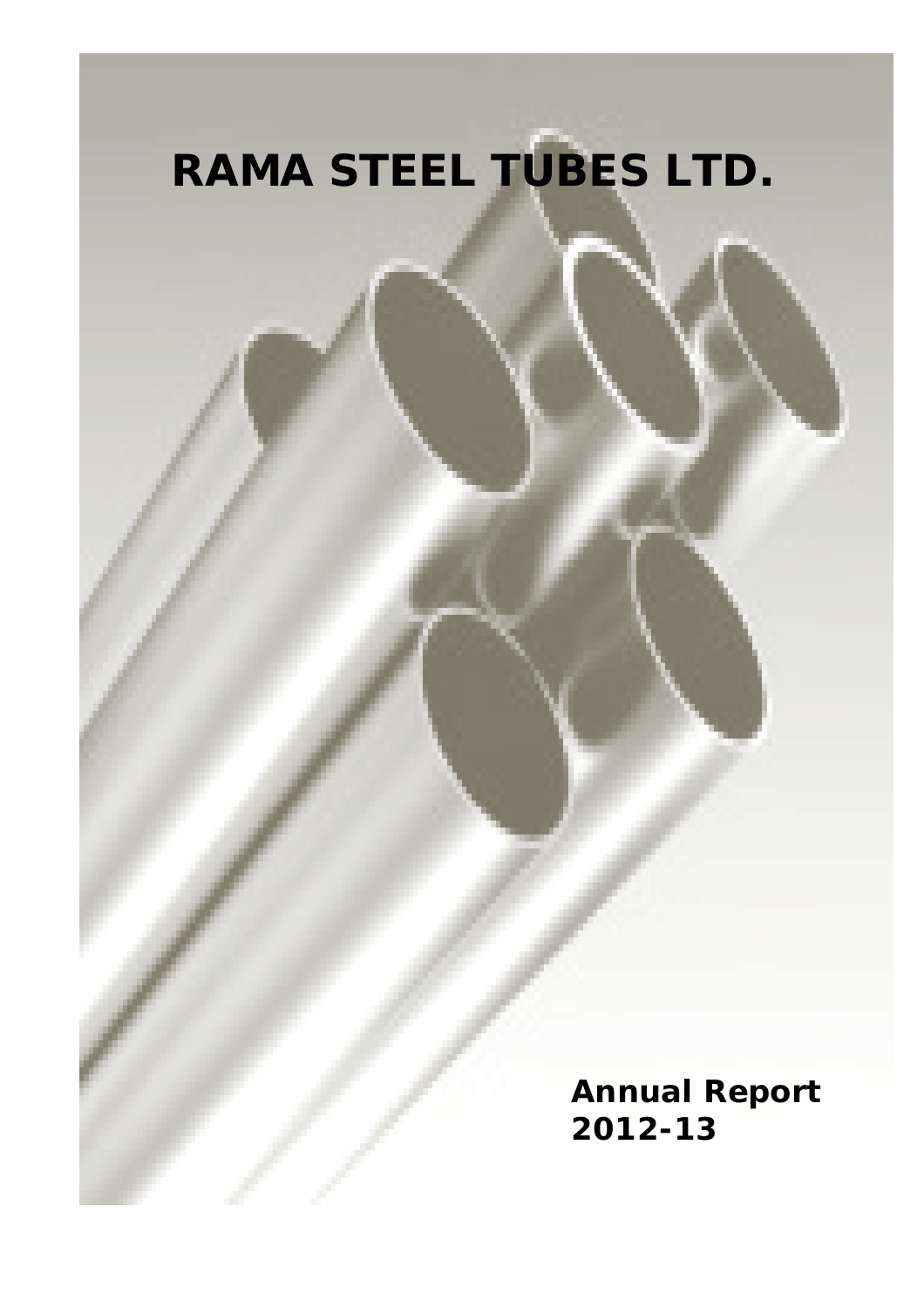# RAMA STEEL TUBES LIMITED

# BOARD OF DIRECTORS

| NARESH KUMAR BANSAL     | in 1999.     | <b>Managing Director</b> |
|-------------------------|--------------|--------------------------|
| RICHI BANSAL            | t i          | Whole Time Director      |
| RAJEEV KOHLI            | $\mathbf{L}$ | Director                 |
| SURENDER KUMAR SHARMA : |              | Director                 |

# AUDITORS

VAPS & COMPANY Chartered Accountants New Delhi

# BANKERS

CANARA BANK Hauz Quazi, Delhi-06

| REGISTERED OFFICE : - | 15/1, IInd Floor, Asaf Ali Road, New |
|-----------------------|--------------------------------------|
|                       | Delhi - 110 002                      |

WORKS -: B-5 & 21, Site IV, Industrial Area, Sahibabad (U.P)

| Page No.<br>Contents                         |    |
|----------------------------------------------|----|
|                                              |    |
|                                              | 2  |
|                                              | 6  |
|                                              | 10 |
|                                              | 11 |
|                                              | 12 |
|                                              | 13 |
| Annexure for Significant Accounting Policies | 23 |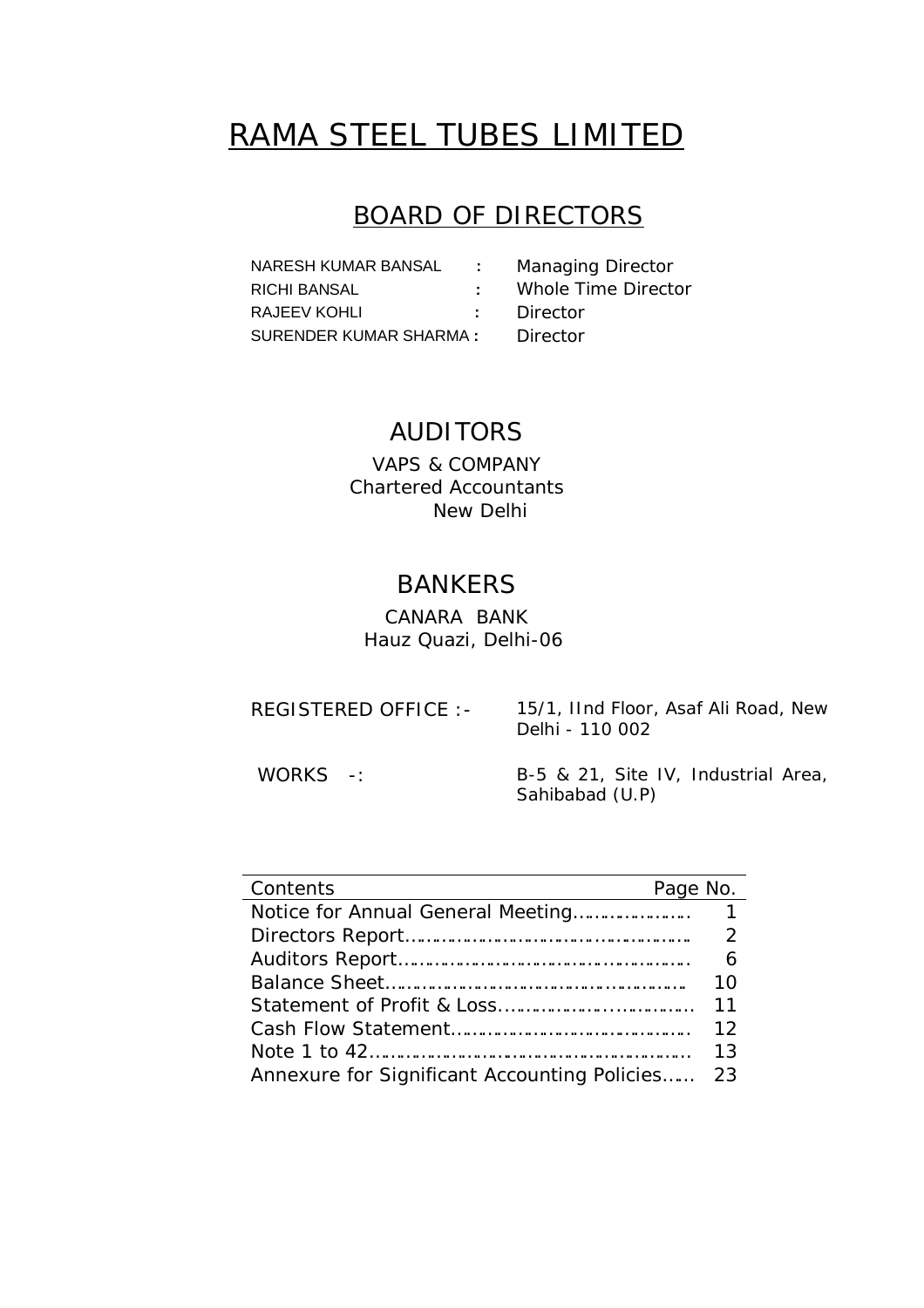

- **NOTE :** 1. Shareholders are requested to bring their copy of the Annual Report with them to the Annual General Meeting.
	- 2. No gifts or coupons would be given to the shareholders for attending the Annual General Meeting.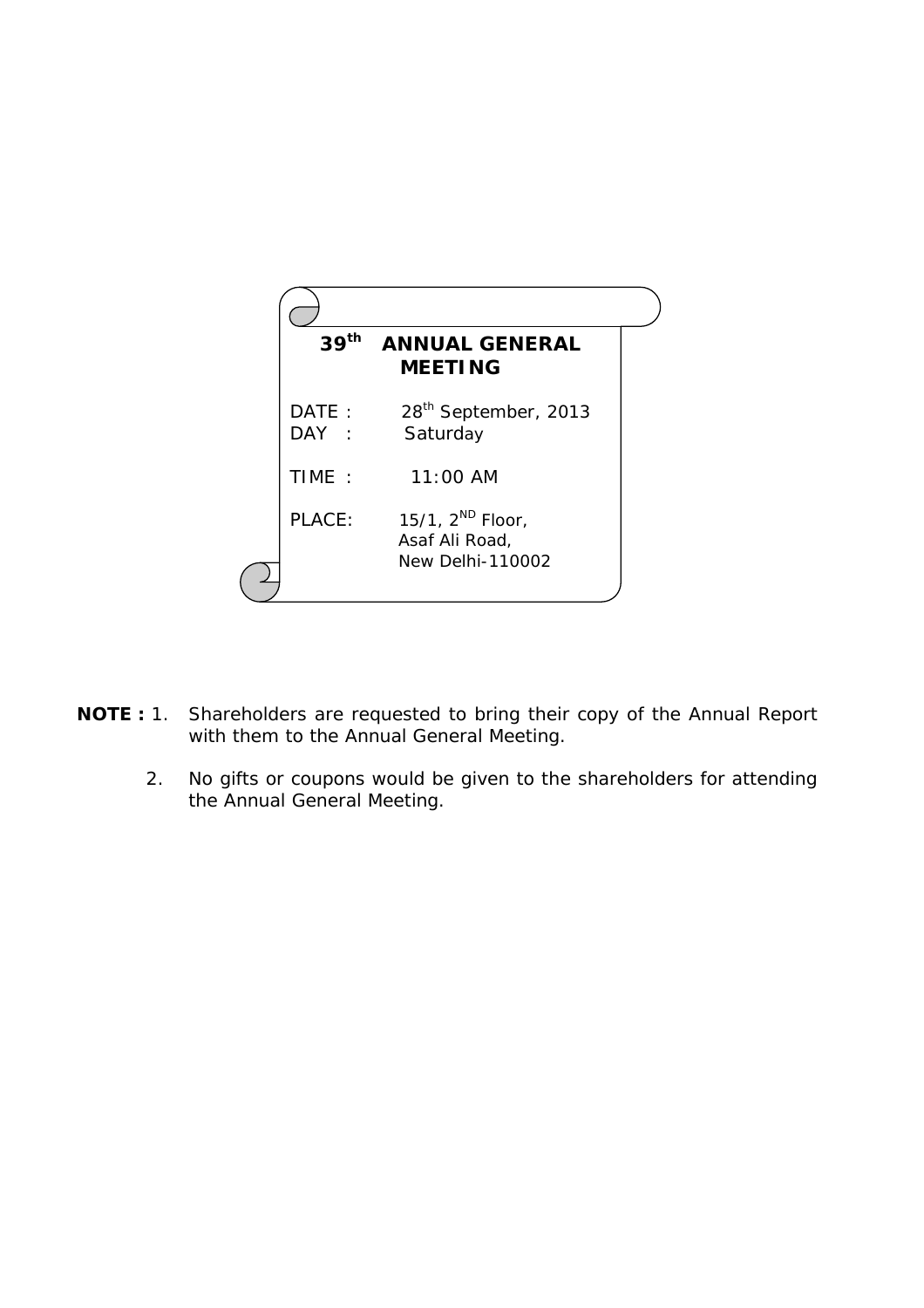### **Notice of Annual General Meeting**

Notice is hereby given that the Thirty Ninth Annual General Meeting of the Company will be held on Saturday the 28<sup>th</sup> day of September, 2013, at 11.00 A.M. at 15/1, (2<sup>nd</sup> Floor), Asaf Ali Road, New Delhi-110002 to transact the following business :-

### **ORDINARY BUSINESS**

- 1. To consider and adopt the Audited Balance Sheet as at 31st March 2013 and the Profit and Loss Account for the year ended on that date together with Report of Directors and Auditors thereon.
- 2. To appoint the Auditors and to fix their remuneration.
- 3. To appoint a Director in place of Shri Richi Bansal who retires by rotation and being eligible offers himself for reappointment.

By Order of the Board

**Sd/- NARESH KUMAR BANSAL Managing Director**

Place: New Delhi Dated: 2<sup>nd</sup> September 2013

### **Notes:**

- 1. **A member entitled to attend and vote is entitled to appoint a proxy to attend and vote for** him/herself and the proxy need not to be a member. a proxy in order to be effective, must be **received by the company not less than 48 hours before the meeting.**
- 2. The Register of members and share transfer books of the company will remain closed on Saturday, the 28<sup>th</sup> September 2013
- 3. Members are requested to intimate the company immediately of any change in their addresses, at the registered office of the company.
- 4. The shareholders desiring any information as regards accounts are requested to write to the company at least one week prior to the date of the meeting so as to enable the management to keep the information ready.
- 5. Members/Proxies should bring the attendance slip sent herewith duly filled in for attending the meeting.
- 6. Members are requested to bring their own copies of annual report and accounts with them for the meeting as no spare copies would be available in the meeting.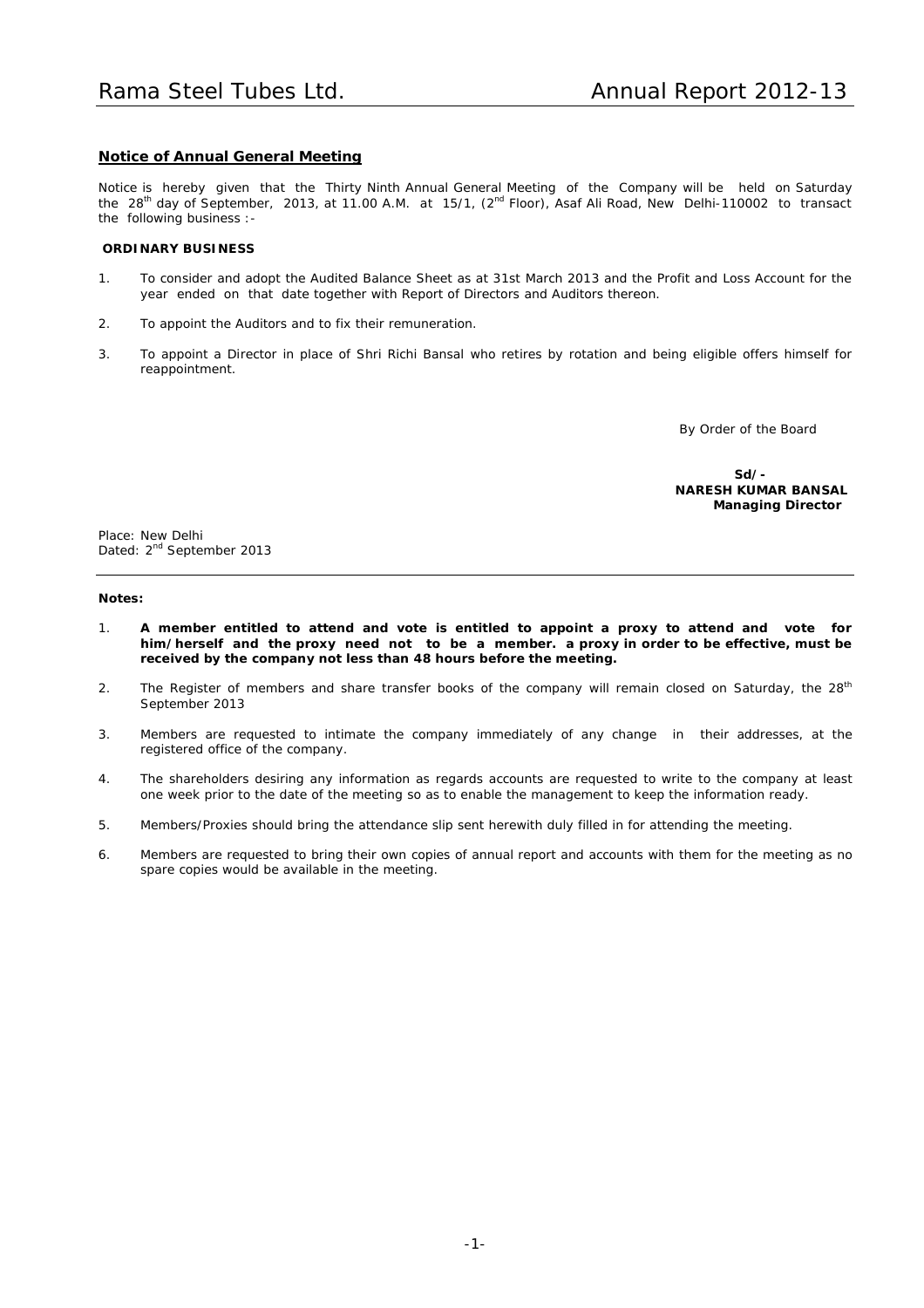# **Directors' Report**

### Dear Members,

Your Directors are pleased to present the 39<sup>th</sup> Annual Report together with the Audited Annual Accounts of the company for the year ended 31<sup>st</sup> March, 2013 and Auditor's Report thereon.

### **Performance Review**

The company's performance during the year ended review, is summarized below :

|                                   |                    | (Rs. In Lacs)      |
|-----------------------------------|--------------------|--------------------|
| Particulars                       | For the year ended | For the year ended |
|                                   | 31-03-2012         | 31-03-2012         |
| Gross Turnover                    | 18,523.62          | 15,375.42          |
| Other Income                      | 556.69             | 226.77             |
| <b>Total Revenue</b>              | 19,080.31          | 15,602.19          |
| Profit before interest, Dep & Tax | 880.15             | 566.71             |
| <b>Financial Expenses</b>         | 541.40             | 400.92             |
| Depreciation                      | 178.66             | 125.70             |
| Profit before Tax                 | 160.09             | 40.09              |
| Provision for Taxation            | 49.34              | 13.73              |
| Profit after Tax                  | 110.75             | 26.36              |

### **Operations Overview**

With Indian economy recovering from the Slowdown, Turnover has improved from Rs.153.75 Crores to Rs.185.24 Crores in the Current Year with profit margins marginally improving. Net Profit before Interest and depreciation increased to Rs.8.80 Crores as against Rs.5.67 Crores in the previous year thus showing an increase of 55.30%. Rs.2.50 Crores has been transferred to General Reserve in the current Year in order to augment the working capital.

### **Dividend**

In order to augment the working capital resources of the company, the Board has not recommended any dividend for the year under review.

### **Director's Responsibility Statement**

Pursuant to the requirement under section 217 (2AA) of the Companies Act, 1956, with respect to Director's Responsibility statement, it is hereby confirmed :

- (i) that in the preparation of the annual accounts for the financial Year ended  $31<sup>st</sup>$  March 2013, the applicable Accounting Standards had been followed along with proper explanation relating to material departures;
- (ii) that the directors had selected such accounting policies and applied them consistently and made Judgments and estimates that are reasonable and prudent so as to give a true and fair view of the state of affairs of the company as at 31<sup>st</sup> March 2013 and of the profit of the company for that Period.
- (iii) That the directors had taken proper and sufficient care for the maintenance of adequate accounting records in accordance with the provisions of the companies act ,1956 for safeguarding the assets of the company and for preventing and detecting fraud and other irregularities and
- (iv) That the directors had prepared the annual accounts for financial Year ended 31<sup>st</sup> March 2013 on a going concern basis.

### **Public Deposits**

The company has duly complied with the provisions of section 58 A of the Companies Act, 1956 read with the companies (Acceptance of Deposits) Rules, 1975 and no amount of principal or interest was overdue for payment in respect of deposits as on the date of Balance Sheet.

### **Listing of Equity Shares**

The Equity shares of the company are listed on the Delhi Stock Exchange. Listing fees for the financial year 2013-14 has been duly paid to the Stock Exchange. But as the Delhi Stock Exchange is still in the process of completing the necessary arrangements for quoting the share prices of various companies listed in it, leading to non-quoting of the our Company's Shares too. It is expected that very soon the DSE shall complete the necessary formalities and our shares shall begin being quoted on DSE.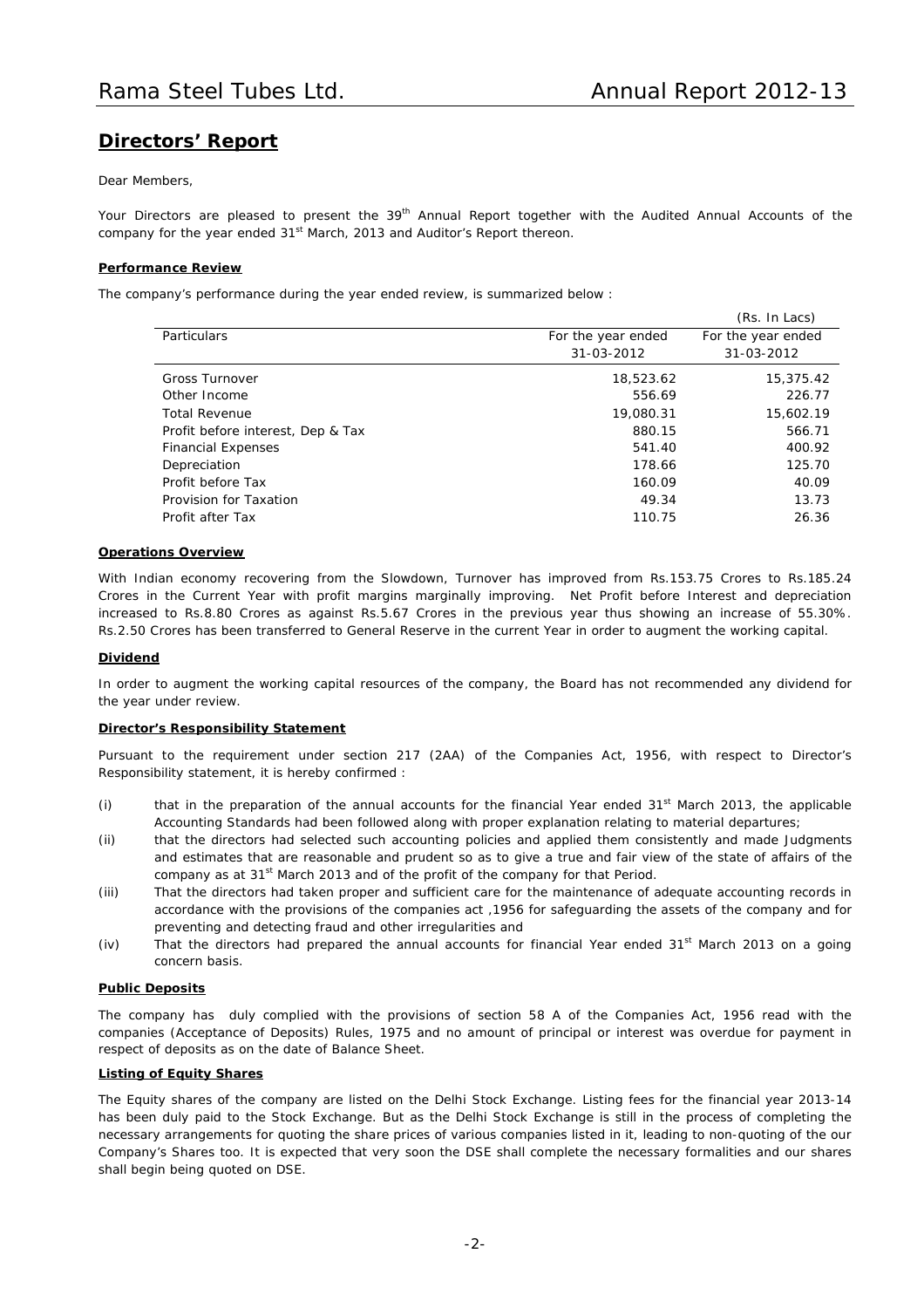### **Information regarding Employees**

As required by the provisions of section 217 (2A) of the companies Act, 1956 read with Companies (Particulars of Employees) Rules, 1975 as amended, there is no such employee of the company, covered under these rules and required to be disclosed here.

### **Personnel / Industrial Relations**

During the period under review, your company maintained healthy, cordial and harmonious Industrial relations at all levels. The enthusiasm and sincere efforts of the employee have enabled your company to remain at the forefront of the industry.

### **Auditors**

M/s VAPS & Co., Chartered Accountants, the auditors of the company hold office until the conclusion of the ensuing Annual General Meeting, and being eligible offer themselves for reappointment.

The company has received a letter from them to the effect that their appointment, if made, would be within the prescribed limits under section 224(1-B) of the companies Act, 1956. Your Directors recommend reappointment of M/s. VAPS & Co., Chartered Accountants, as Auditors of the Company at the ensuring Annual General Meeting.

### **Remarks of the Auditor's Report**

The auditors in their report have pointed out certain matters, which are explained below-:

- 1. Liability for gratuity and leave encashment shall be provided, as and when the same becomes payable and paid, as in the opinion of the Directors, it is not necessary to create provision on the basis of the estimated amount of gratuity and leave encashment liability on actuarial basis.
- 2. The other remarks in the Auditor's Report are self-explanatory and therefore do not call for any further comments.

### **Directors**

In terms of the provisions of the Companies Act, 1956, Sh. Richi Bansal, Director of the Company retires by rotation and being eligible, offers himself for re-appointment at the ensuing Annual General Meeting.

The Present strength of the Board of Directors is 4 (Four)

### **Compliance Certificate by Company Secretary**

As required by the Companies ( Compliance Certificate) Rules, 2001, Compliance Certificate has been obtained from Company Secretary in practice.

### **Corporate Governance**

The company's paid up share capital and net worth being less than Rs.3.00 Crores and Rs.25.00 Crores respectively, the company is exempted from complying the provisions of Corporate Governance of Clause 49 of the listing Agreement with the Delhi Stock Exchange. Consequent to the same, no Corporate Governance report and Management Discussion and Analysis have been compiled and annexed to this Report

### **Particulars of conservation of energy, technology absorption and foreign Exchanges earning and outgo.**

In accordance with the requirement of sec. 217(1)(e) of the Companies Act, 1956 read with the Companies (Disclosure of Particulars in the Report of Board of Directors) Rules, 1988 a statement showing particulars with respect to conservation of energy, technology absorption and foreign exchange earnings and outgo are annexed hereto and forms part of this report.

### **Acknowledgements**

The Directors acknowledge the contributions made by the employees towards the success and growth of the company. Your Directors also take this opportunity to express sincere thanks to the Government Authorities, Financial Institutions and the Bankers for their co-operation and assistance to the Company. The Directors would also like to acknowledge the continued support of the Company's shareholders in all its endeavors.

For and on behalf of the Board of Directors

**Sd/- NARESH KUMAR BANSAL Managing Director**

Place : New Delhi Date: 2<sup>nd</sup> September 2013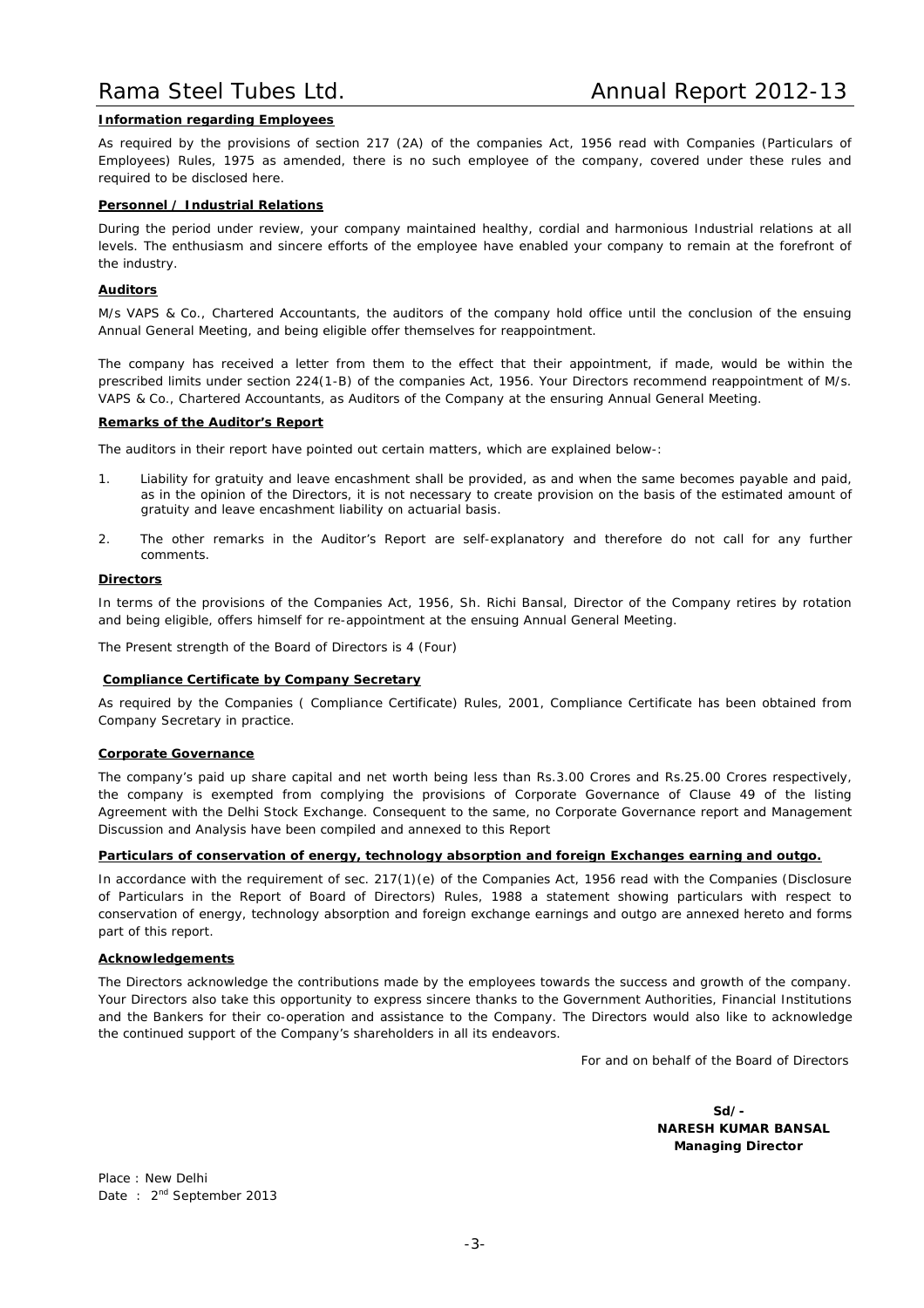**(Rs. In Lacs)**

### **ANNEXURE TO THE DIRECTOR'S REPORT**

Statement containing particulars pursuant to companies (Disclosure of particulars) in the Report of Board of Directors :

### **A) CONSERVATION OF ENERGY :**

- a) The Company has always been particular to conservation of energy on continuous basis by closely monitoring energy consuming equipment involving use of energy generating diesel set and power purchased from Electricity Board e.g. size of the Equipments is optimum to save energy. The low-efficient Machinery and Equipments are identified and replaced.
- b) Keeping in view the nature of the manufacturing process no additional investment is proposed and hence further consumption of energy is ruled out in the near future.
- c) No specific studies regarding impact of the above measures of (a) and (b) have been carried out and the cost impact of energy cost and energy saving measures on cost of production of goods is not material, as it forms a very low percentage vis-a vis the cost of Company's product.
- d) Total energy consumption and energy consumption per unit of production is given as per Form-A.

### **B) TECHNOLOGY ABSORPTION, ADOPTION AND INNOVATION :**

### **I. RESEARCH AND DEVELOPMENT (R&D)**

### a) **Specific area in which R & D carried out by the Company :**

There is no specific area in which the Company has carried the R & D. However, the Company is continuously making efforts for improvements in its production process for better productivity and cost efficiency.

### b) **Future plan of action**

The Company plans to monitor continuously the plant efficiency thus reducing the shortage and reducing the cost of production.

### c) **Expenditure on R & D**

The company did not incur any Expenditure on R& D.

### **II. TECHNOLOGICAL, ABSORPTION, ADAPTATION & INNOVATION :**

### a) **Efforts made towards Technology Absorption :**

For the goods manufactured by the Company there is a simple process of ERW manufacturing technique and the Company has already adopted the same and no innovations have been carried by the company, as there is no other available alternative that would ensure further cost efficiency.

### b) **Particulars relating to imported technology :**

The Company has not imported any technology and the plant is working with completely Indigenous Technical know-how.

### **C) FOREIGN EXCHANGE EARNING AND OUTGO :**

|    |                                       | Current year | Previous year |
|----|---------------------------------------|--------------|---------------|
| a) | <b>Total Foreign Exchange Earning</b> | 4575.63      | 3065.91       |
| b) | <b>Total Foreign Exchange Outgo</b>   | 6.79         | 5.54          |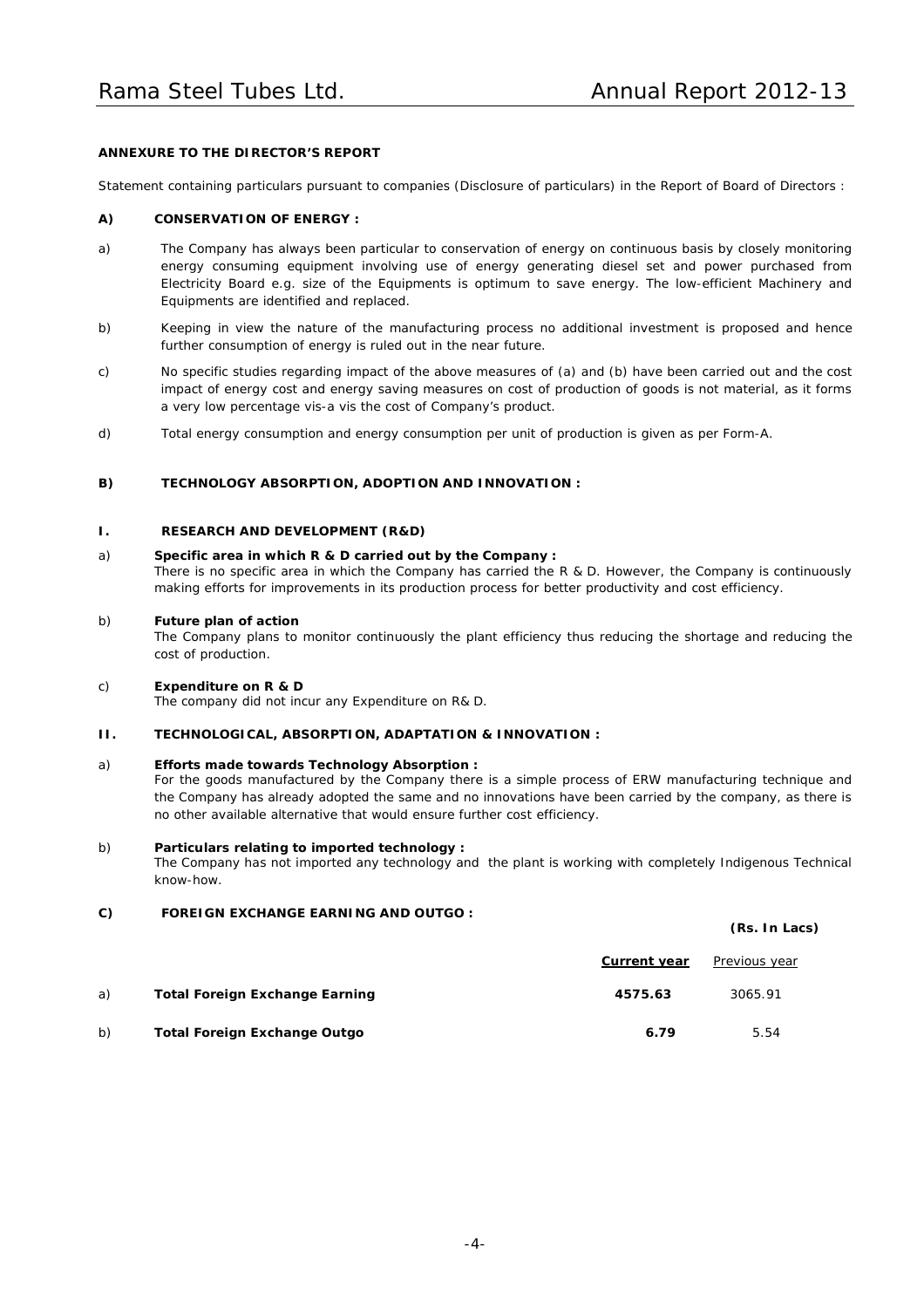### **FORM - `A'**

### **A. POWER AND FUEL CONSUMPTION** :

|                                            | <b>Current Year</b> | <b>Previous Year</b> |
|--------------------------------------------|---------------------|----------------------|
| Electricity<br>1.                          |                     |                      |
| <b>Purchased Unit</b><br>(a)               | 3082119             | 2258154              |
| Total amount (in Rs.)                      | 21495055            | 12735993             |
| Rate/unit                                  | 6.97                | 5.64                 |
| (b)<br>Own generation                      |                     |                      |
| Through Diesel Generator Unit              | 428042              | 263956               |
| Unit per Litre of Diesel Oil               | 4.62                | 4.55                 |
| Total Amount (in Rs.)                      | 4005627             | 2220358              |
| Cost/Unit                                  | 9.35                | 8.42                 |
| Furnace Gas Quantity (Sq. Cubic Mtr)<br>2. | 276795              | 264096               |
| Total Amount (in Rs.)                      | 10593099            | 9705892              |
| Average Rate Rs./(Sq. Cubic Mtr)           | 38.27               | 36.75                |

### **B. CONSUMPTION PER UNIT OF PRODUCTION**

|                                  |         | ELECTRICITY (UNIT)            |                                | <b>FURNACE GAS (SQ. CUBIC MTR)</b> |                                |
|----------------------------------|---------|-------------------------------|--------------------------------|------------------------------------|--------------------------------|
| <b>NAME OF PRODUCT</b>           | UNIT    | <b>CURRENT</b><br><b>YEAR</b> | <b>PREVIOUS</b><br><b>YEAR</b> | <b>CURRENT</b><br><b>YEAR</b>      | <b>PREVIOUS</b><br><b>YEAR</b> |
| <b>Black Steel Tubes/Pipes</b>   | Per Ton | 78.77                         | 76.22                          | $- -$                              | $- -$                          |
| Galvd. Steel Tubes/Pipes Per Ton |         | 83.50                         | 80.80                          | 26.10                              | 30.44                          |
|                                  |         |                               |                                |                                    |                                |

For and on behalf of the Board of Directors

| $Sd/$ -                    |
|----------------------------|
| <b>NARESH KUMAR BANSAL</b> |
| <b>Managing Director</b>   |

Place : New Delhi Date: 2<sup>nd</sup> September 2013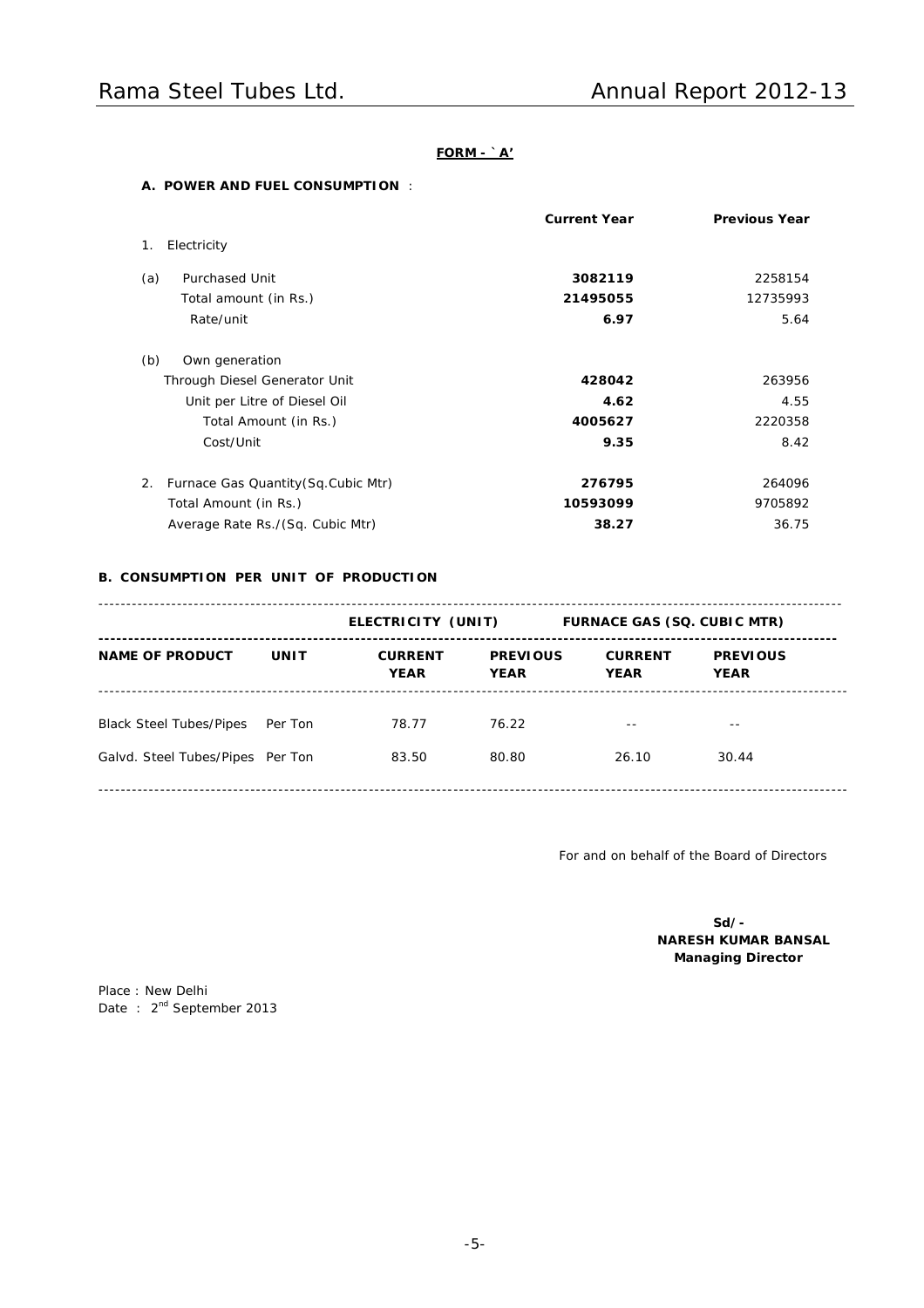# **AUDITORS REPORT**

To,

The Members of Rama Steel Tubes Ltd.,

### **Report on the Financial Statements**

We have audited the accompanying financial statements of **RAMA STEELS TUBES LTD** which comprise the Balance Sheet as at March 31, 2013, and the Statement of Profit and Loss and Cash Flow Statement for the year then ended, and a summary of significant accounting policies and other explanatory information.

### **Management's Responsibility for the Financial Statements**

Management is responsible for the preparation of these financial statements that give a true and fair view of the financial position, financial performance of the Company in accordance with the Accounting Standards referred to in sub-section (3C) of section 211 of the Companies Act, 1956. This responsibility includes the design, implementation and maintenance of internal control relevant to the preparation and presentation of the financial statements that give a true and fair view and are free from material misstatement, whether due to fraud or error.

### **Auditors' Responsibility**

Our responsibility is to express an opinion on these financial statements based on our audit. We conducted our audit in accordance with the Standards on Auditing issued by the Institute of Chartered Accountants of India. Those Standards require that we comply with ethical requirements and plan and perform the audit to obtain reasonable assurance about whether the financial statements are free from material misstatement.

An audit involves performing procedures to obtain audit evidence about the amounts and disclosures in the financial statements. The procedures selected depend on the auditor's judgment, including the assessment of the risks of material misstatement of the financial statements, whether due to fraud or error. In making those risk assessments, the auditor considers internal control relevant to the Company's preparation and fair presentation of the financial statements in order to design audit procedures that are appropriate in the circumstances. An audit also includes evaluating the appropriateness of accounting policies used and the reasonableness of the accounting estimates made by management, as well as evaluating the overall presentation of the financial statements.

We believe that the audit evidence we have obtained is sufficient and appropriate to provide a basis for our audit opinion.

### **Opinion**

In our opinion and to the best of our information and according to the explanations given to us, the financial statements give the information required by the Act in the manner so required and give a true and fair view, *subject to note no.10 where we do not express any opinion*, in conformity with the accounting principles generally accepted in India :

- (a) in the case of the Balance Sheet, of the state of affairs of the Company as at March 31, 2013;
- (b) In the case of the Statement of Profit & Loss, of the profit for the year ended on that date.
- (c) In the case of Cash Flow Statement, of the cash flows of the company for the year ended on that date.

### **Report on Other Legal & Regulatory Requirements**

- 1. As required by the Companies (Auditor's Report) Order, 2003 issued by the Central Government of India in terms of sub-section (4A) of section 227 of the Act, we give in the Annexure a statement on the matters specified in paragraphs 4 and 5 of the Order.
- 2. As required by section 227(3) of the Act, we report that:
	- a. we have obtained all the information and explanations which to the best of our knowledge and belief were necessary for the purpose of our audit;
	- b. in our opinion proper books of account as required by law have been kept by the Company so far as appears from our examination of those books.
	- c. the Balance Sheet, and Statement of Profit and Loss, dealt with by this Report are in agreement with the books of account.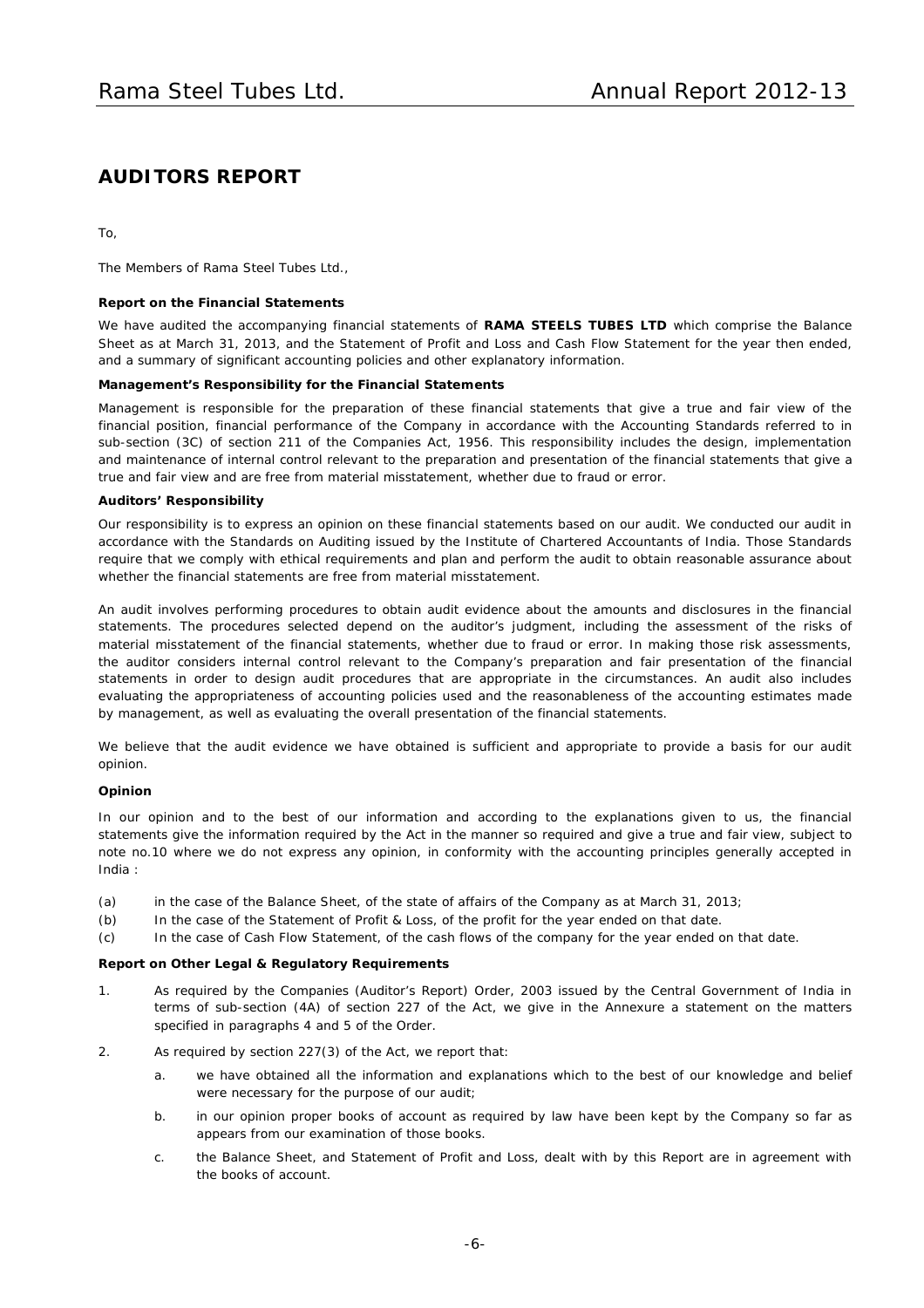- d. in our opinion, the Balance Sheet and Statement of Profit and Loss comply with the Accounting Standards referred to in subsection (3C) of section 211 of the Companies Act, 1956, subject to Note No.9(a) and 9(b) of Significant Accounting Policies in Annexure I ;
- e. On the basis of written representations received from the directors as on March 31, 2013, and taken on record by the Board of Directors, none of the directors is disqualified as on March 31, 2013, from being appointed as a director in terms of clause (g) of sub-section (1) of section 274 of the Companies Act, 1956.

For **VAPS & COMPANY** Chartered Accountants Firm Regn. No. 003612N

Sd/- **( P.K. Jain)** Partner Membership No. 82515

Place : New Delhi Date : September 2, 2013

### **ANNEXURE TO THE AUDITORS' REPORT**

### Ref: **RAMA STEEL TUBES LTD.**

Referred to in paragraph 3 of our report of even date:

- 1) a) The company has maintained proper records to show full particulars including quantitative details and situation of Fixed Assets.
	- b) A substantial portion of the fixed assets have been physically verified by the management during the year and in our opinion the frequency of verification is reasonable having regard to the size of the Company and the nature of its assets. No material discrepancies were noticed on such physical verification.
	- c) During the year Fixed assets disposed off of Rs 5,35,394/- .But according to the information and explanations given to us, we are of the opinion that the disposal of fixed assets has not affected the going concern status of the company.
- 2) a) The inventories (excluding stocks with third parties) have been physically verified during the year by the management. In respect of inventory lying with the third parties, these have substantially been confirmed by them. In our opinion, the frequency of verification is reasonable.
	- b) The procedures of physical verification of inventories followed by the management are reasonable and adequate in relation to the size of the company and the nature of its business.
	- c) In our opinion and accordingly to the information and explanations given to us, discrepancies noticed on verification between the physical stocks and the book records were not material and have been properly dealt with in the books of account.
- 3) a) The company has not granted unsecured loan to Companies, Firms or other parties covered in the register maintained under section 301 of the Companies Act, 1956.
	- b) The company has taken unsecured loan from twelve company, firms, & other parties covered in the register maintained under section 301 of the Companies Act 1956. The maximum amount involved during the year was Rs.390,78,128 and the year end balance of loans taken from such parties was Rs.221,27,146. In our opinion the rate of interest and other terms and conditions on which loans have been taken from companies, firms or other parties covered in the register maintained under section 301 of the Companies Act, 1956 are not, prima facie, prejudicial to the interest of the company.
	- c) The company is regular in repaying the principal amounts as stipulated and has been regular in the payment of interest, if any.
	- d) There is no overdue amount of loans taken from companies, firms or other parties covered in the register maintained under section 301 of the Companies Act, 1956.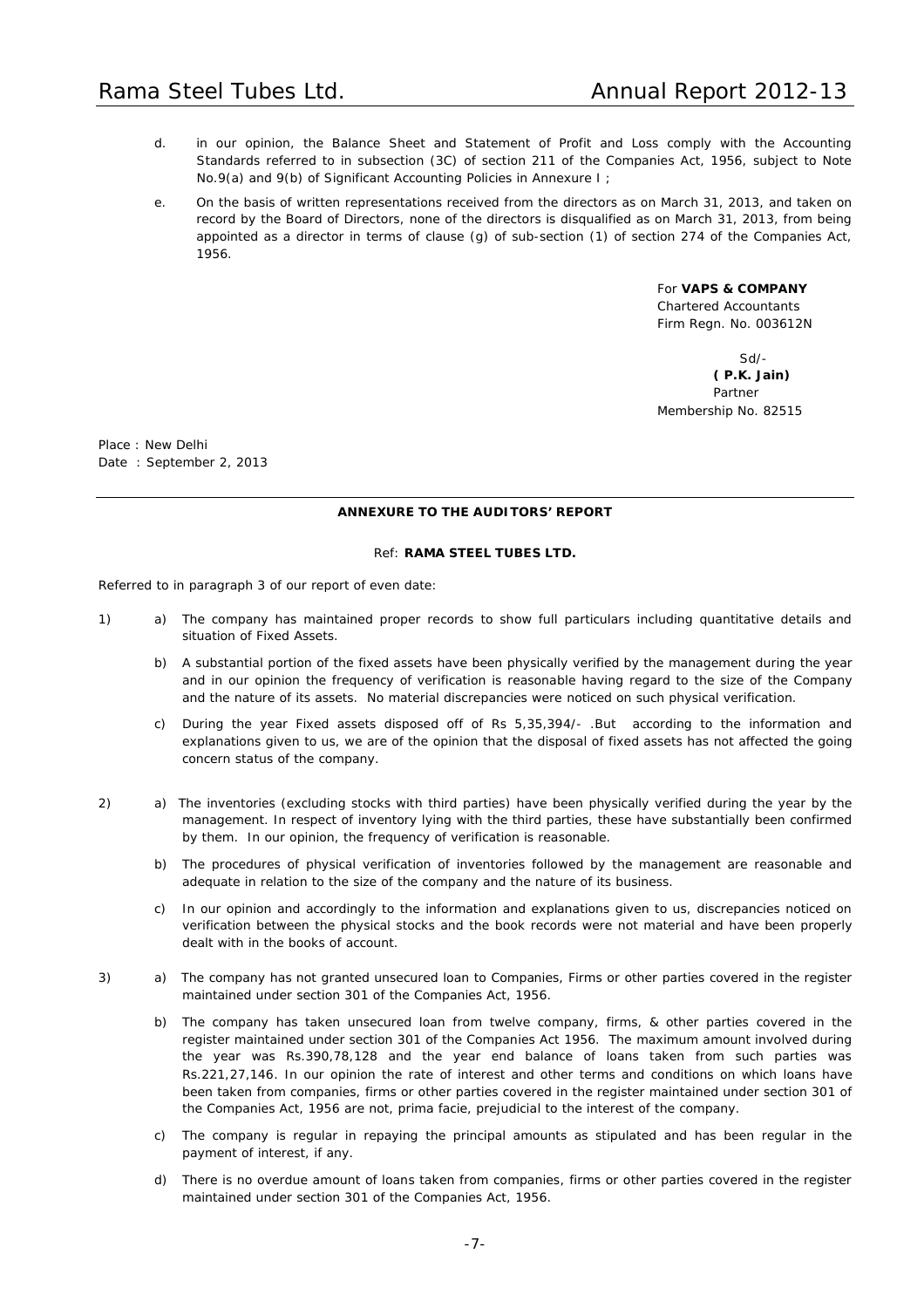- 4) In our opinion and according to the information and explanations given to us, there is an adequate internal control system commensurate with the size of the company and the nature of its business with regard to purchases of inventory, fixed assets and with regard to the sale of goods and services. During the course of our audit, no major weakness has been noticed in the internal controls system of the company in respect of these areas.
- 5) a) Based on the audit procedures applied by us and according to the information and explanations provided by the management, we are of the opinion that the particulars of contracts and arrangements that need to be entered into the register maintained under section 301 have been so entered.
	- b) The transactions in pursuance of such contracts have been made at prices which are reasonable having regard to the prevailing market price at the relevant time.
- 6) In our opinion and according to the information and explanations given to us, the company has complied with the provisions of sections 58A and 58AA or any other relevant provisions of the Companies Act 1956, and the Companies (Acceptance of Deposit) Rules, 1975 with regard to the deposits accepted from the public. The Company Law Board / National Company Law Tribunal or Reserve Bank of India or any court or any other any Tribunal has passed no order in respect of the aforesaid deposits.
- 7) In our opinion the company has an internal audit system commensurate with the size and nature of its business.
- 8) We have broadly reviewed the books of account relating to materials, labour and other items of cost maintained by the company pursuant to the Rules made by the Central Government for the maintenance of cost records under section 209 (1) (d) of the Companies Act, 1956 we are of the opinion that Prima-facie the prescribed accounts and Records have been maintained.
- 9) a) According to the records of the company, the company is regular in depositing with appropriate authorities undisputed statutory dues including Provident Fund, Investor Education Protection Fund, Employees State Insurance, Income Tax, Sales Tax, Wealth Tax, Custom Duty, Excise Duty, Service Tax, Cess and other material statutory dues applicable to it.
	- b) According to the information and explanations given to us, no undisputed amount payable in respect of Income Tax, Sales Tax, Wealth Tax, Custom Duty, Excise Duty, Service Tax, Cess etc. were outstanding as at March 31, 2013 for a period of more than six months from the date they became payable.
	- c) According to the information and explanation given to us and records of the company examined by us, the particulars dues of Sales Tax, Income Tax, Customs Duty, Wealth Tax, Excise Duty, Service Tax, and Cess which have not been deposited on account of any dispute are as follows:

| <b>SI</b> | Name of the    | <b>Nature of Dues</b>          | Amount in  | Period to which   | <b>Authority where</b> |
|-----------|----------------|--------------------------------|------------|-------------------|------------------------|
| No.       | <b>Statute</b> |                                | Rs.        | dues Related      | the Dispute<br>is      |
|           |                |                                |            |                   | Pending for            |
|           |                |                                |            |                   | Decision               |
|           |                |                                |            |                   |                        |
| $1_{-}$   | U.P. Tax on    | The constitutional validity of | 109,94,936 | November, 2008 to | Before the             |
|           | Entry of Goods | U.P. Tax on Entry of Goods in  |            | March 2011        | Supreme Court          |
|           | in to Local    | to Local areas ordinance,      |            |                   | Judicature             |
|           | areas          | 2007 had been Challenged.      |            |                   |                        |
|           | ordinance,     |                                |            |                   |                        |
|           | 2007           |                                |            |                   |                        |
|           |                |                                |            |                   |                        |

- 10) The company has no accumulated losses as at 31<sup>st</sup> March, 2013 and has not incurred any cash losses during the financial year covered by our audit and in the immediately preceding financial year.
- 11) In our opinion and according to the information and explanations given by the management, we are of the opinion that the company has not defaulted in repayment of dues to a financial institution, bank or debenture holders.
- 12) We have been informed that the company has not granted loans and advances on the basis of security by way of pledge of shares, debentures and other securities. Hence paragraph 4(xii) of the order is not applicable.
- 13) In our opinion, the company is not a chit fund or a nidhi / mutual benefit fund / society. Therefore, the provisions of Clause 4 (xiii) of the Companies (auditors' report) Order, 2004(amended) are not applicable to the company.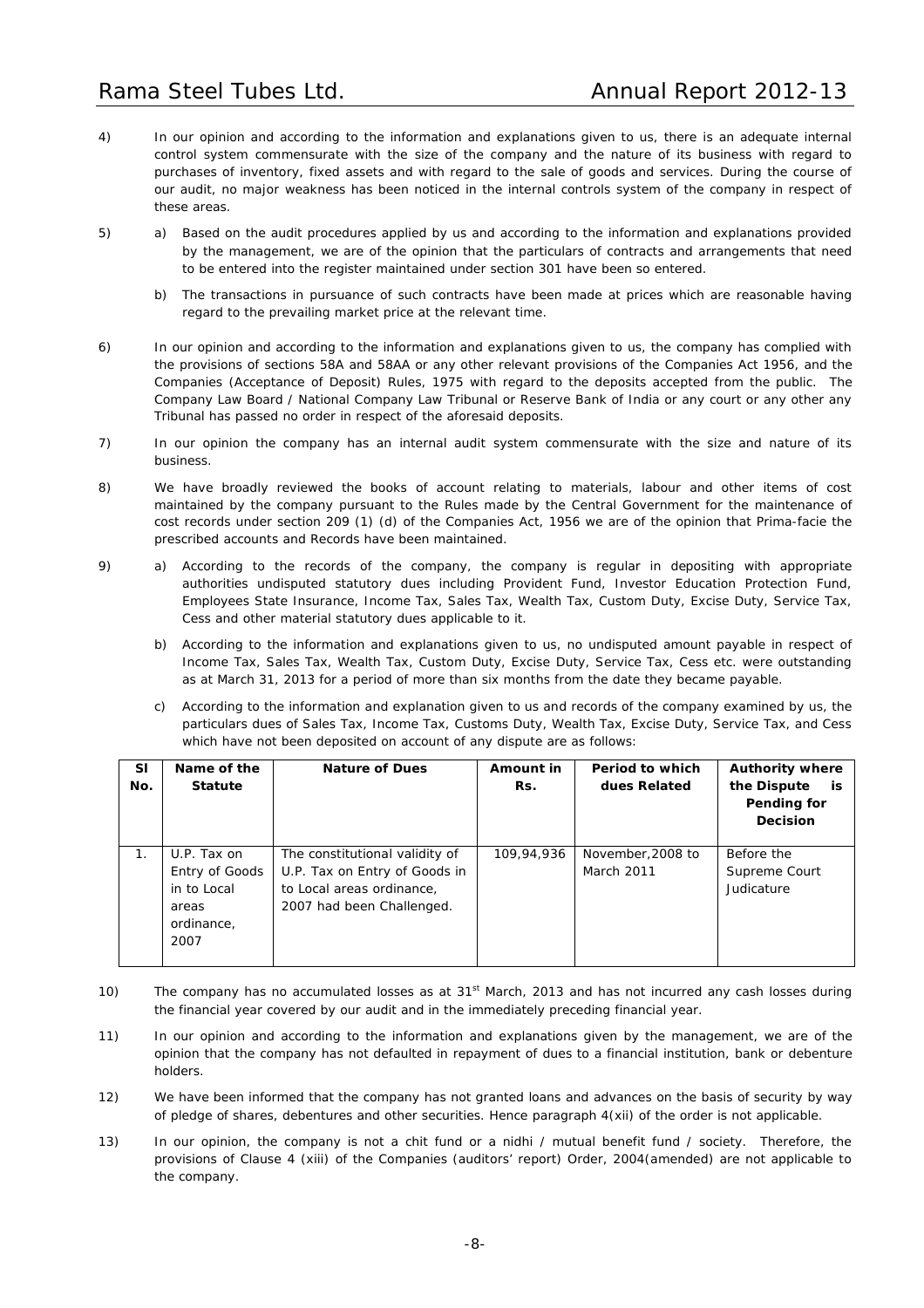- 14) Accordingly to the information & explanations given to us, the company has made investment in shares, securities, debenture, & other investment during the year. All the shares have been held by company in its own name. The Company Complied with the provisions of clause 4 (xiv) of the Companies (auditors report) order, 2004.
- 15) The company has given Corporate Guarantee for Rs.3000 Lacs for loans taken by the Joint Venture Company in which the Company is one of participant, from bank or financial institutions.
- 16) In our opinion, the term loan has been applied for the purpose for which they were raised.
- 17) According to the information and explanations given to us and on an overall examination of the balance sheet of the company, we report that the no funds raised on short term basis have been used for long term investment.
- 18) Based on our examination of records and the information provided to us by the management we report that the company has not made preferential allotment of shares to parties and companies covered in the register maintained under section 301 of the Act.
- 19) During the period covered by our audit report, the company has not issued any debentures.
- 20) The company has not raised any money from public issue and as such question of end use of money raised by public issue does not arise.
- 21) Based upon the audit procedures performed and information and explanations given by the management, we report that no fraud on or by the company has been noticed or reported during the course of our audit.

For **VAPS & COMPANY.** Chartered Accountants Firm Regn. No. 03612N

Sd/- **( P.K. Jain)** Partner Membership No. 82515

Place : New Delhi Date : September 2, 2013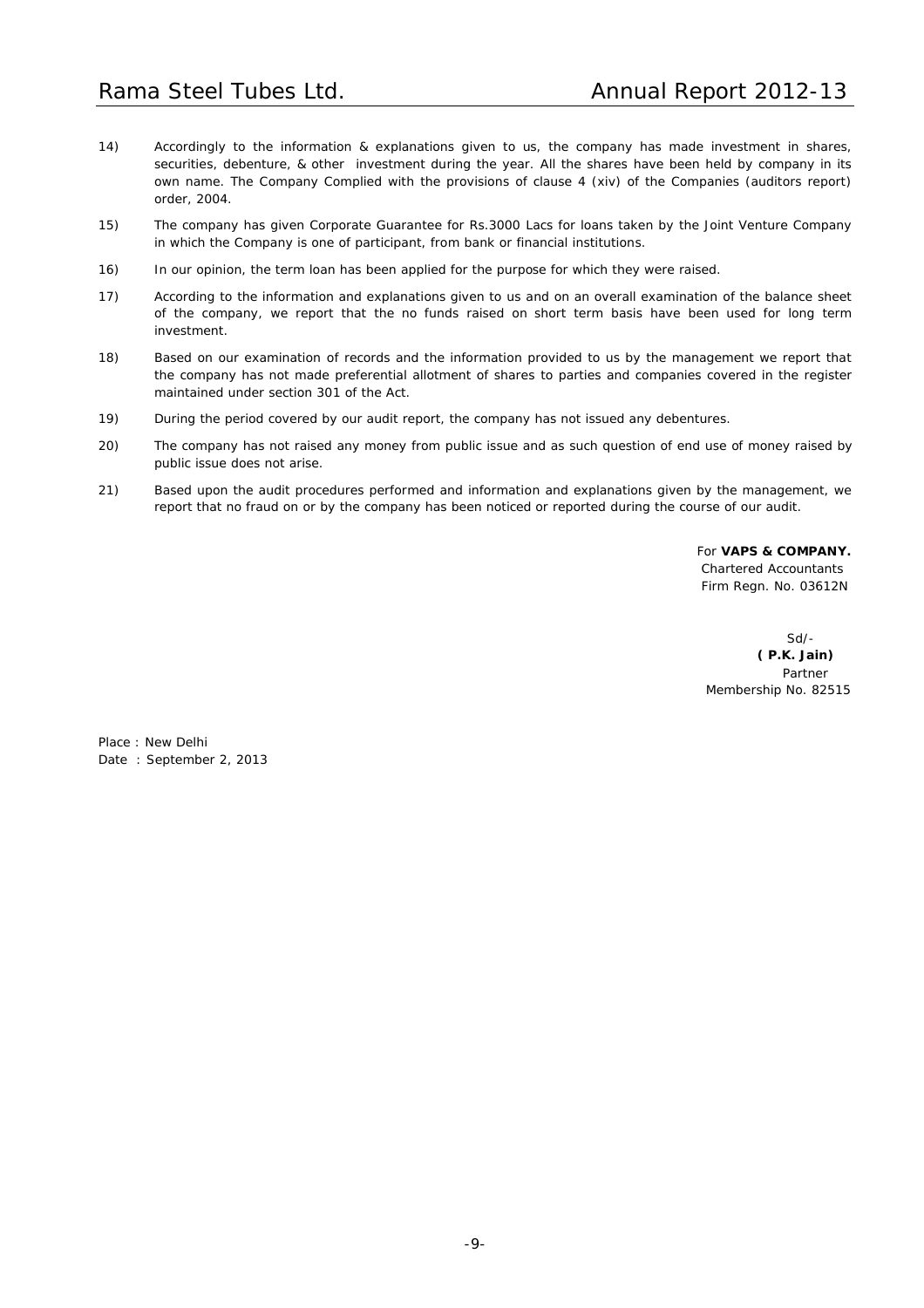### **BALANCE SHEET AS AT MARCH 31, 2013**

| <b>Particulars</b>                                          |                | 2013        | 2012         |
|-------------------------------------------------------------|----------------|-------------|--------------|
|                                                             |                | (Audited)   | (Audited)    |
| <b>I. EQUITY AND LIABILITIES</b><br>(1) Shareholder's Funds |                | $($ $)$     | ( )          |
| (a) Share Capital                                           | 1              | 2,489,000   | 2,489,000    |
| (b) Reserves and Surplus                                    | $\overline{2}$ | 166,548,414 | 155,473,108  |
| (c) Money received against share warrants                   |                |             |              |
| (2) Share Application money pending allotment               |                |             |              |
| (3) Non-Current Liabilities                                 |                |             |              |
| (a) Long-Term Borrowings                                    | 3              | 95,837,312  | 148,723,218  |
| (b) Deferred Tax Liabilities (Net)                          | $\overline{4}$ | 8,589,945   | 7,794,177    |
| (c) Other Long Term Liabilities                             |                |             |              |
| (d) Long Term Provisions                                    |                |             |              |
| (4) Current Liabilities                                     |                |             |              |
| (a) Short-Term Borrowings                                   | 5              | 302,464,615 | 322,857,957  |
| (b) Trade Payables                                          | 6              | 54,218,482  | 22,215,048   |
| (c) Other Current Liabilities                               | $\overline{7}$ | 64,816,231  | 34, 327, 947 |
| (d) Short-Term Provisions                                   | 8              | 6,103,546   | 4,438,054    |
| <b>Total Equity &amp; Liabilities</b>                       |                | 701,067,545 | 698,318,508  |
| <b>II. ASSETS</b>                                           |                | ( )         | $($ )        |
| (1) Non-Current Assets                                      |                |             |              |
| (a) Fixed Assets                                            | 9              |             |              |
| <b>Tangible Assets</b><br>(i)                               |                | 152,806,195 | 145,601,680  |
| (ii) Intangible Assets                                      |                |             |              |
| (iii) Capital Work-In-Progress                              |                | 1,903,056   | 1,903,056    |
| (b) Non-current investments                                 | 10             | 23,763,713  | 15,695,297   |
| (c) Deferred tax assets (net)                               |                |             |              |
| (d) Long term loans and advances                            | 11             | 79,879,421  | 87,602,459   |
| (e) Other non-current assets                                |                |             |              |
| (2) Current Assets                                          |                |             |              |
| (a) Current investments                                     |                |             |              |
| (b) Inventories                                             | 12             | 164,715,260 | 216,939,151  |
| (c) Trade receivables                                       | 13             | 166,046,250 | 140,417,158  |
| (d) Cash and cash equivalents                               | 14             | 21,410,003  | 20,288,490   |
| (e) Short-term loans and advances                           | 15             | 90,543,646  | 69,871,217   |
| (f) Other current assets                                    |                |             |              |
| <b>Total Assets</b>                                         |                | 701,067,545 | 698,318,508  |

*Notes referred to above and notes attached there to form an integral part of Balance Sheet This is the Balance Sheet referred to in our Report of even date.*

Chartered Accountants Firm Reg. No.: 003612N

**(P.K.Jain) Naresh Kumar Bansal Richi Bansal** Partner (Managing Director) (Director) (Director) (Director) (Director) (Director) (Director) (Director) (Director) Membership No. : 82515

Place: N. Delhi Dated: September 2, 2013

### *for VAPS & Company for and on behalf of the Board*

**Sd/- Sd/- Sd/-**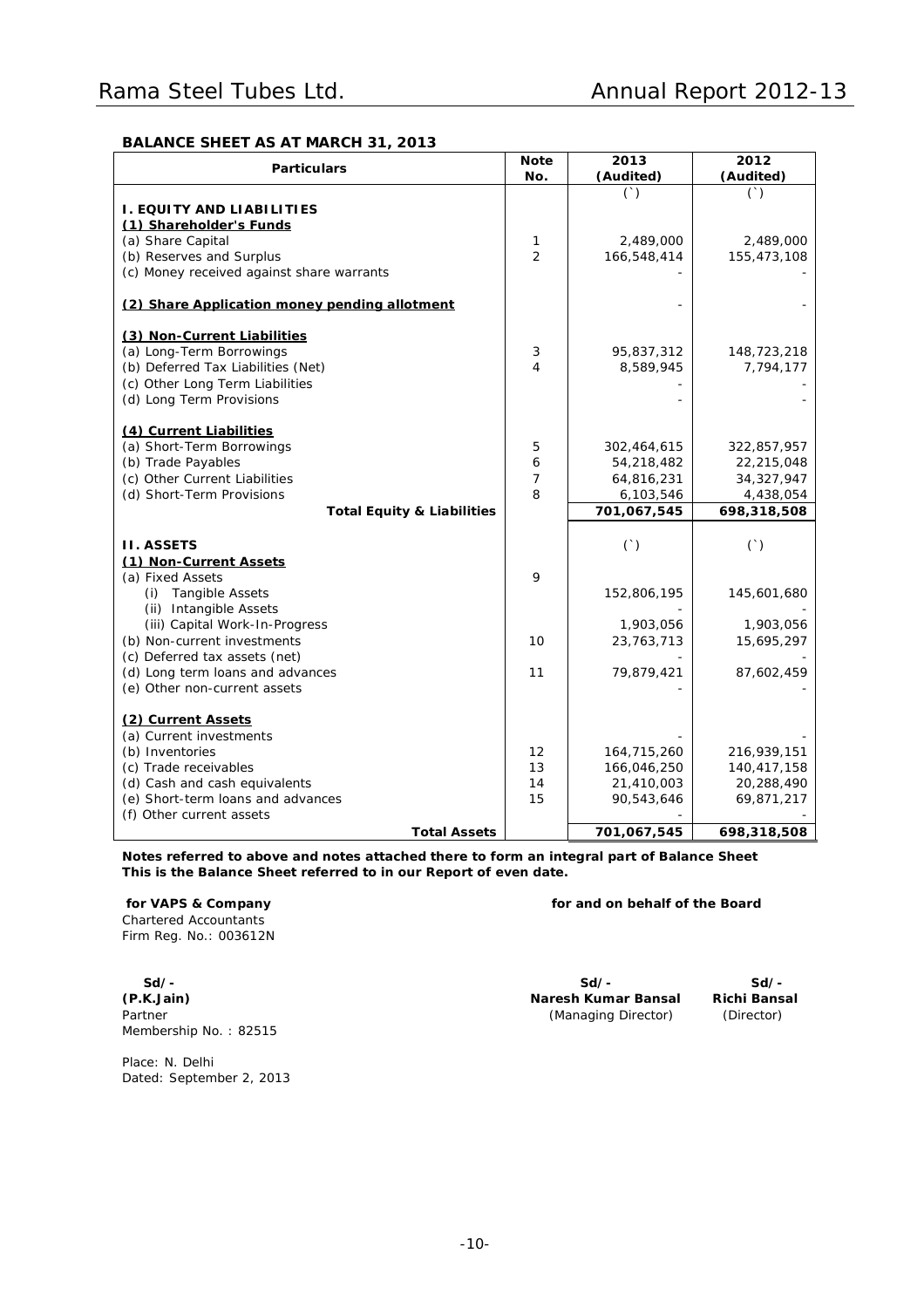| Sr. No       | <b>Particulars</b>                                                                |          | 2013                     | 2012                     |
|--------------|-----------------------------------------------------------------------------------|----------|--------------------------|--------------------------|
|              |                                                                                   | No.      | (Audited)                | (Audited)                |
|              |                                                                                   |          | $($ )                    | $($ )                    |
| T            | Revenue from operations (Gross)                                                   | 16       | 2,023,316,074            | 1,645,845,492            |
|              | Less: Excise Duty                                                                 |          | (170, 953, 946)          | (108, 303, 882)          |
|              | Gross Revenue fom operations (Net)                                                |          | 1,852,362,127            | 1,537,541,610            |
| $\mathbf{H}$ | Other Income                                                                      | 17       | 55,669,176               | 22,676,542               |
| $\mathbf{H}$ | Total Revenue (I +11)                                                             |          | 1,908,031,303            | 1,560,218,152            |
| IV           | <b>Expenses:</b>                                                                  |          |                          |                          |
|              | Cost of Materials consumed                                                        | 18       | 1,673,562,556            | 1,223,650,918            |
|              | Purchase of Stock-in-Trade                                                        |          | 21,078,708               | 180,778,780              |
|              | Changes in inventories of finished goods, work-in-<br>progress and Stock-in-Trade | 19       | (40, 313, 543)           | (13, 190, 351)           |
|              | <b>Employee Benefit Expense</b>                                                   | 20       | 23,971,154               | 20,753,918               |
|              | <b>Financial Costs</b>                                                            | 21       | 54,139,923               | 40,092,325               |
|              | Depreciation and Amortization Expense                                             | 22       | 17,865,721               | 12,570,069               |
|              | Other Expenses                                                                    | 23       | 141,717,288              | 91, 151, 596             |
|              | Total Expenses (IV)                                                               |          | 1,892,021,807            | 1,555,807,254            |
| V            | Profit before exceptional and extraordinary items                                 | $(III -$ |                          |                          |
|              | and tax                                                                           | IV)      | 16,009,496               | 4,410,898                |
| VI           | <b>Exceptional Items</b>                                                          | 24       |                          | 401,858                  |
| VII          | Profit before Taxes (V - VI)                                                      |          | 16,009,496               | 4,009,040                |
|              |                                                                                   |          |                          |                          |
| VIII         | Tax expense:                                                                      |          |                          |                          |
|              | (1) Current tax                                                                   |          | 3,223,747                | 764,211                  |
|              | (2) Deferred tax                                                                  |          | 795,768                  | 1,086,988                |
|              | (3) Income Tax for earlier years                                                  |          | 21,280                   |                          |
|              | (4) Mat credit Entitlement                                                        |          | 893,396                  | (477, 849)               |
| 1X           | Profit/(Loss) from the period from continuing                                     | $(VII -$ |                          |                          |
|              | operations                                                                        | VIII)    | 11,075,305               | 2,635,689                |
| X            | Profit/(Loss) from discontinuing operations                                       |          |                          |                          |
| XI           | Tax expense of discontinuing operations                                           |          |                          |                          |
| XII          | Profit/(Loss) from Discontinuing operations (X - XI)                              |          | $\overline{\phantom{a}}$ | $\overline{\phantom{a}}$ |
|              |                                                                                   |          |                          |                          |
| XIII         | Profit/(Loss) for the period $(IX + XII)$                                         |          | 11,075,305               | 2,635,689                |
| XIV          | Earning per equity share:                                                         |          |                          |                          |
|              | (1) Basic                                                                         |          | 44.50                    | 10.59                    |
|              | (2) Diluted                                                                       |          | 44.50                    | 10.59                    |

### **STATEMENT OF PROFIT & LOSS FOR THE PERIOD ENDED ON MARCH 31, 2013**

Notes referred to above and notes attached there to form an integral part of Profit & Loss Statement *This is the Profit & Loss Statement referred to in our Report of even date.*

*for VAPS & Company for and on behalf of the Board* Chartered Accountants Firm Reg. No.: 003612N

**(P.K.Jain) Naresh Kumar Bansal Richi Bansal** Membership No. : 82515

Place: New Delhi Dated: September 2, 2013

**Sd/- Sd/- Sd/-** (Managing Director)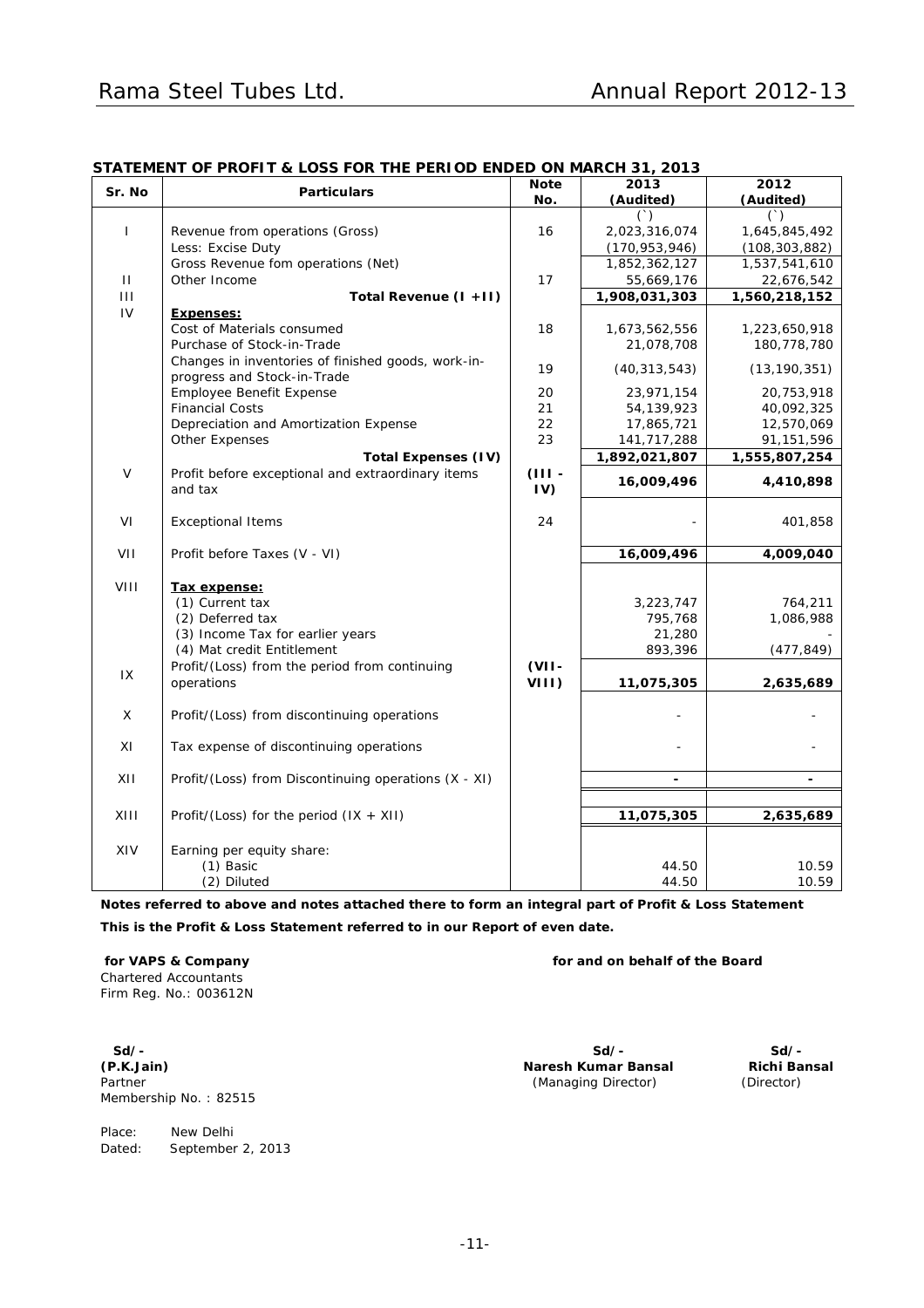### **CASH FLOW STATEMENT FOR THE PERIOD ENDED ON MARCH 31, 2013**

|    | (Figures in `)                                 |                               |                            |                           |                |  |
|----|------------------------------------------------|-------------------------------|----------------------------|---------------------------|----------------|--|
|    |                                                | Figures as at the end of      |                            | Figures as at the end of  |                |  |
|    | <b>PARTICULARS</b>                             | current reporting period      |                            | previous reporting period |                |  |
|    |                                                | <b>AMOUNT</b><br><b>TOTAL</b> |                            |                           | <b>TOTAL</b>   |  |
|    | <b>CASH FLOW FROM OPERATING</b>                |                               |                            |                           |                |  |
| Α. | <b>ACTIVITIES</b>                              |                               |                            |                           |                |  |
|    | Net Profit before Tax and Extra ordinary items |                               | 16,009,496                 |                           | 4,009,040      |  |
|    | Add: Adjustment for Depreciation               | 17,865,721                    |                            | 12,570,069                |                |  |
|    | Interest & Finance Charges                     | 54, 139, 923                  |                            | 40,092,325                |                |  |
|    | Profit On Sale of Fixed assets                 | (484, 606)                    |                            | (7,508,663)               |                |  |
|    |                                                |                               | 71,521,038                 |                           | 45, 153, 731   |  |
|    | Operating profit before working capital        |                               |                            |                           |                |  |
|    | changes                                        |                               | 87,530,534                 |                           | 49, 162, 771   |  |
|    |                                                |                               |                            |                           |                |  |
|    | Adjustment for:                                |                               |                            |                           |                |  |
|    | Increase/Decrease in Trade Receivables         |                               |                            |                           |                |  |
|    |                                                | (25,629,092)                  |                            | 4,706,851                 |                |  |
|    | Increase/Decrease in Other receivables         | (21, 252, 413)                |                            | 13,855,114                |                |  |
|    | Increase/Decrease in Inventories               | 52,223,891                    |                            | (54, 487, 580)            |                |  |
|    | Increase/Decrease in Trade & Other payable     | 43,763,869                    | 49,106,255                 | (50,097,270)              | (86,022,885)   |  |
|    | Cash generated from operations                 |                               | 136,636,789                |                           | (36, 860, 114) |  |
|    |                                                |                               |                            |                           |                |  |
|    | Cash flow before extra ordinary items          |                               | 136,636,789                |                           | (36, 860, 114) |  |
|    |                                                |                               |                            |                           |                |  |
|    | Income Tax Paid                                |                               | (3,558,438)                |                           | (735, 010)     |  |
|    | Extra ordinary items                           |                               |                            |                           |                |  |
|    | Net cash from operating activities             |                               | 133,078,350                |                           | (37, 595, 125) |  |
|    |                                                |                               |                            |                           |                |  |
| В. | CASH FLOW FROM INVESTING CTIVITIES             |                               |                            |                           |                |  |
|    | Purchase of Fixed Assets                       | (25,605,630)                  |                            | (18,071,331)              |                |  |
|    | Sale of Fixed Assets                           | 1,020,000                     |                            | 8,370,000                 |                |  |
|    | Additions to Investments                       | (8,068,416)                   |                            | (829, 205)                |                |  |
|    | Advance for Fixed Assets                       | 7,723,038                     |                            | (11, 798, 307)            |                |  |
|    | Net Cash used in investing activities          |                               | (24, 931, 008)             |                           | (22, 328, 843) |  |
|    |                                                |                               |                            |                           |                |  |
| C. | CASH FLOW FROM FINANCE ACTIVITIES              |                               |                            |                           |                |  |
|    | Receipt/Repayment of secured loans             | (20, 420, 124)                |                            | 109,694,742               |                |  |
|    | Receipt/Repayment of unsecured loans           | (32, 465, 782)                |                            | (10, 747, 364)            |                |  |
|    | Interest & Finance Charges                     | (54, 139, 923)                |                            | (40,092,325)              |                |  |
|    | Net cash generated from Financing activities   |                               | (107, 025, 829)            |                           | 58,855,053     |  |
|    |                                                |                               |                            |                           |                |  |
|    | NET CHANGE IN CASH EQUIVALENT                  |                               |                            |                           |                |  |
|    | $(A+B+C)$                                      |                               | 1,121,514                  |                           | (1,068,915)    |  |
|    |                                                |                               |                            |                           |                |  |
|    | <b>CASH &amp; CASH EQUIVALENT</b>              |                               |                            |                           |                |  |
|    | Opening Balance                                |                               | 20,288,490                 |                           | 21,357,405     |  |
|    | Net Change in Cash & Cash Equivalent           |                               |                            |                           |                |  |
|    |                                                |                               | 1,121,514                  |                           | (1,068,915)    |  |
|    | Closing Balance<br>Notes:                      |                               | $\overline{21}$ , 410, 003 |                           | 20,288,490     |  |

1. Cash & Cash Equivalents represents Cash & Bank Balances and deposit with Banks as per Note No 14

2. The Cash Flow Statement has been prepared under the "Indirect method " as set out in the Accounting Standard (AS -3), "Cash Flow Statement".

3. Figures in Brackets indicate cash outflow.

Chartered Accountants Firm Regn. No. 003612N

M No. 82515

Place: New Delhi Dated: September 2, 2013

### *for VAPS & Company for and on behalf of the Board*

**Sd/- Sd/- Sd/- P.K.Jain Naresh Kumar Bansal Richi Bansal** (Managing Director)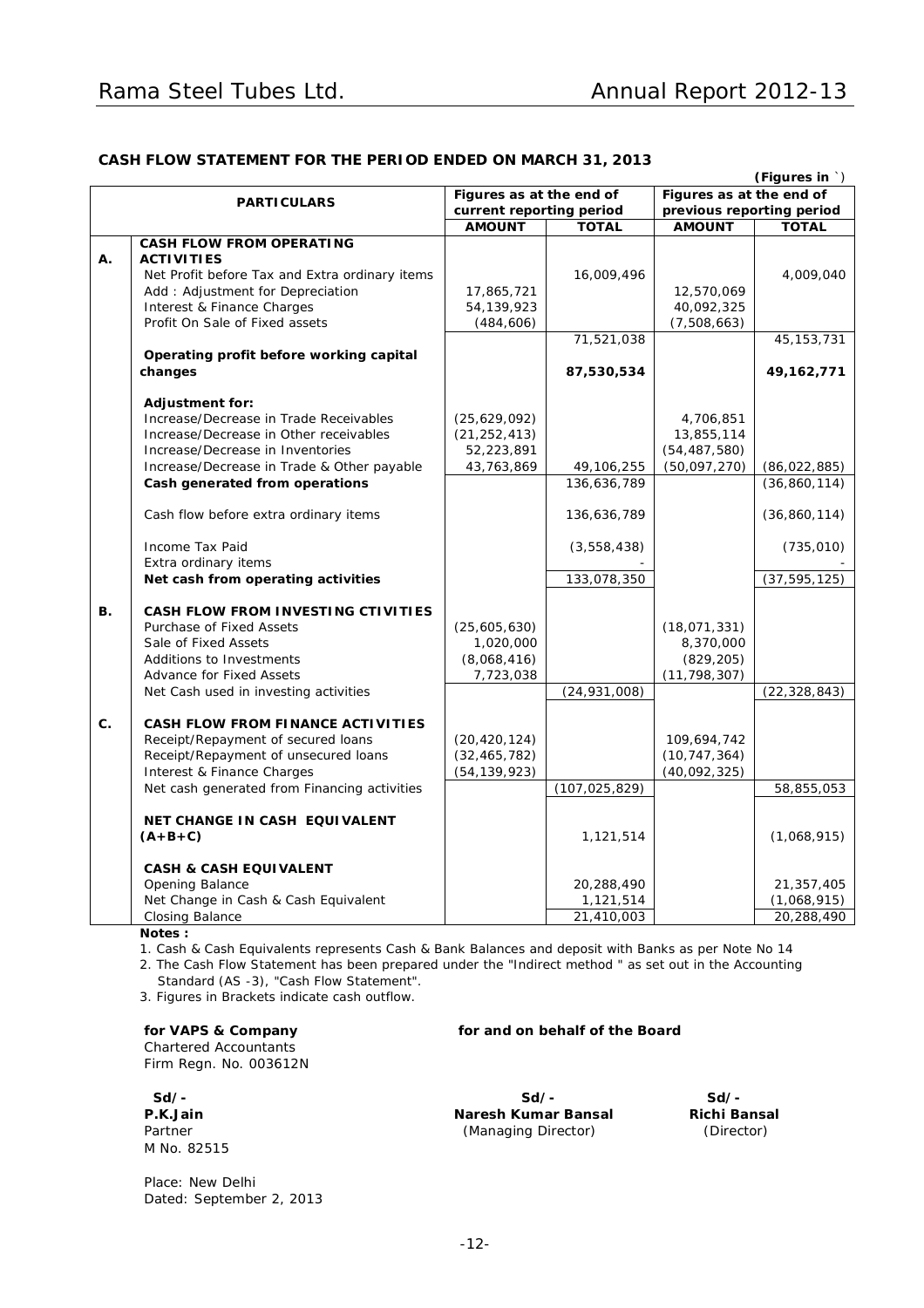|                  | Note: 1 Share Capital                                                                                                                              |       |                   |                   |
|------------------|----------------------------------------------------------------------------------------------------------------------------------------------------|-------|-------------------|-------------------|
| Sr.<br><b>No</b> | <b>Particulars</b>                                                                                                                                 |       | 2013<br>(Audited) | 2012<br>(Audited) |
|                  | <b>AUTHORIZED CAPITAL</b><br>30,00,000 Equity Shares of Rs.10/- each                                                                               |       | 30,000,000        | 30,000,000        |
|                  |                                                                                                                                                    |       | 30,000,000        | 30,000,000        |
| 2                | <b>ISSUED, SUBSCRIBED &amp; PAID UP CAPITAL</b><br>2,48,900 Equity Shares of Rs.10/- each<br>fully paid up in cash (Previous Year 2,48,900 Shares) |       | 2,489,000         | 2,489,000         |
|                  |                                                                                                                                                    | Total | 2,489,000         | 2,489,000         |

### *Notes Forming Integral Part of the Balance Sheet as at March 31, 2013*

### **Details of Shares held by shareholders holding more than 5% of the aggregate shares of the company**

|                         | <b>Current Year</b>      |                 | <b>Previous Year</b> |              |
|-------------------------|--------------------------|-----------------|----------------------|--------------|
| Name of the Shareholder | No. of<br>shares<br>Held | % of<br>Holding | No of shares<br>Held | % of Holding |
| Naresh Kumar Bansal     | 108,100                  | 43%             | 108,100              | 43%          |
| Ajay Kumar Bansal       | 12,450                   | 5%              | 12,450               | 5%           |
| Harbans Lal (HUF)       | 15,700                   | 6%              | 15,700               | 6%           |

The Company has only one class of equity shares having a par value of Rs. 10 per share. Each Shareholder is eligible for one vote per share. The company has not declared any dividend during the year. In the event of liquidation, the equity shareholders are eligible to receive the remaining assets of the Company, after distribution of all preferential amounts, in proportion of their shareholding.

|                | Note: 2 Reserve & Surplus                                                             |                           |                   |
|----------------|---------------------------------------------------------------------------------------|---------------------------|-------------------|
| Sr. No         | <b>Particulars</b>                                                                    | 2013<br>(Audited)         | 2012<br>(Audited) |
|                | <b>General Reserve</b><br>Balance brought forward from previous year<br>Add: Aditions | 139,909,310<br>25,000,000 | 139,909,310       |
|                |                                                                                       | 164.909.310               | 139,909,310       |
| $\overline{2}$ | Surplus (Statement of Profit & Loss)                                                  |                           |                   |
|                | Balance brought forward from previous year                                            | 15,563,799                | 12,928,108        |
|                | Add: Net Profit/ (Loss) for the period                                                | 11.075.305                | 2.635.689         |
|                | Less: Transfer to Reserves                                                            | 25,000,000                |                   |
|                | Closing Balance                                                                       | 1,639,104                 | 15,563,798        |
|                |                                                                                       |                           |                   |
|                | Total                                                                                 | 166,548,414               | 155,473,108       |

|  | Note: 3 Long Term Borrowings |
|--|------------------------------|
|  |                              |

|        | Note: 3 Long Term Borrowings    |                   |                   |
|--------|---------------------------------|-------------------|-------------------|
| Sr. No | <b>Particulars</b>              | 2013<br>(Audited) | 2012<br>(Audited) |
|        | Secured                         |                   |                   |
|        | Term Loan                       |                   |                   |
|        | - From Bank                     | 39,317,801        | 59,737,925        |
|        |                                 |                   |                   |
|        | Unsecured                       |                   |                   |
| 2      | - Fixed Deposit                 | 28,833,559        | 24,736,000        |
| 3      | - From related parties          | 22,127,147        | 32,983,431        |
| 4      | - Security Deposits from Dealer | 5,558,805         | 31,265,862        |
|        |                                 |                   |                   |
|        | Total                           | 95,837,312        | 148,723,218       |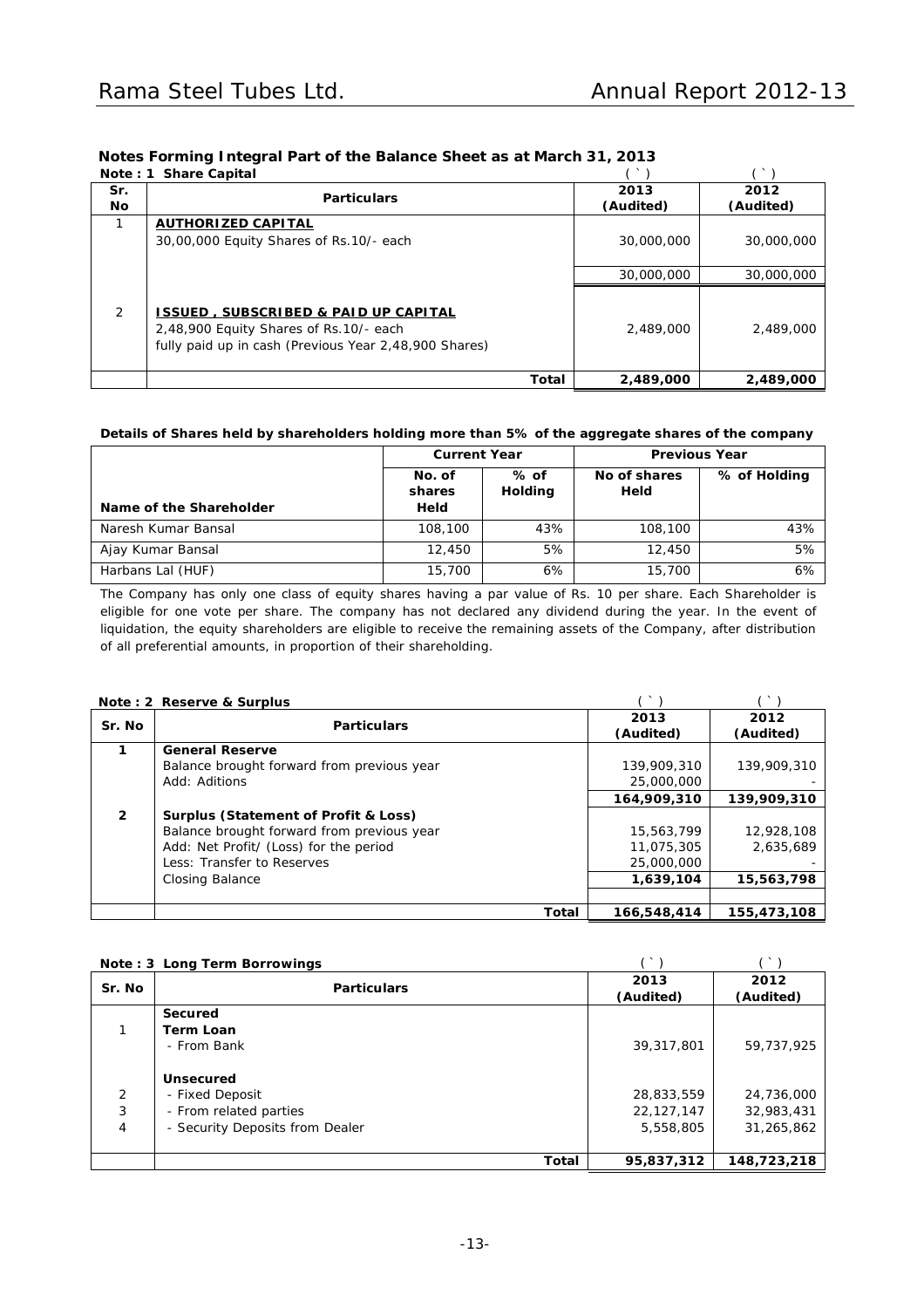| S.No                                                                                                                | <b>Loan Amount</b>                                       |                                                                                                                                                                                    |  |  |  |  |
|---------------------------------------------------------------------------------------------------------------------|----------------------------------------------------------|------------------------------------------------------------------------------------------------------------------------------------------------------------------------------------|--|--|--|--|
| $\mathbf{1}$                                                                                                        | Term Loan amounting Rs.34,984,938<br>(P.Y.Rs 36,445,506) | Repayable in 157 monthly installments commencing<br>from Dec, 2011. Last installment due in Dec., 2024.<br>Rate of interest 10.35% p.a as at year end (P.Y.<br>$10.65\%$ p.a)      |  |  |  |  |
| 2                                                                                                                   | Term Loan amounting Rs 11,080,321<br>(P.Y.Rs.20,580,732) | Repayable in 48 monthly installments commencing from<br>July, 2009. Last installment due in August, 2014. Rate<br>of interest 13.50% p.a as at year end (P.Y.13.50%<br>p.a.)       |  |  |  |  |
| 3                                                                                                                   | Term Loan amounting Rs, 771, 000<br>(P.Y.Rs.1,387,798).  | Repayable in 60 monthly installments commencing from<br>Oct, 2008. Last installment due in June, 2014. Rate of<br>interest 13.25% p.a as at year end. (P.Y. 12.50% p.a.)           |  |  |  |  |
| 4                                                                                                                   | Term Loan amounting Rs, NIL<br>(P.Y.Rs.356,733).         | Repayable in 60 monthly installments commencing from<br>May, 2008. Last installment was paid in Oct, 2012. Rate<br>of interest NIL as at year end. (P.Y.13.25% p.a.)               |  |  |  |  |
| 5                                                                                                                   | Term Loan amounting Rs.NIL<br>(P.Y.Rs 2,279,486).        | Repayable in 72 monthly installments commencing from<br>March, 2007. Last installment was paid in March, 2013.<br>Rate of interest NIL p.a as at year end. (P.Y.13.25%<br>$p.a.$ ) |  |  |  |  |
| 6                                                                                                                   | Term Loan amounting Rs.523,576<br>(P.Y.Rs.994,248).      | Repayable in 36 monthly installments commencing from<br>April, 2011. Last installment due in March, 2014. Rate of<br>interest 10.75% p.a as at year end. (P.Y.10.75% p.a)          |  |  |  |  |
| $\overline{7}$                                                                                                      | Term Loan amounting Rs.802,234<br>(P.Y.Rs.NIL)           | Repayable in 36 monthly installments commencing from<br>Aug, 2012. Last installment due in July 2015. Rate of<br>interest 10.75% p.a as at year end. (P.Y. NIL)                    |  |  |  |  |
| 8                                                                                                                   | Term Loan amounting Rs. 373, 149<br>(P.Y.Rs.NIL)         | Repayable in 36 monthly installments commencing from<br>June 2012. Last installment due in May 2015. Rate of<br>interest 12.75% p.a as at year end. (P.Y. NIL)                     |  |  |  |  |
| 9                                                                                                                   | Term Loan amounting Rs.599,523<br>(P.Y.Rs.NIL)           | Repayable in 36 monthly installments commencing from<br>Oct 2012. Last installment due in Sept 2015. Rate of<br>interest 11.50% p.a as at year end. (P.Y. NIL)                     |  |  |  |  |
| 10                                                                                                                  | Term Loan amounting Rs.2,771,127<br>(P.Y.Rs.NIL)         | Repayable in 60 monthly installments commencing from<br>Nov 2012. Last installment due in Oct 2017. Rate of<br>interest 8.56% p.a as at year end. (P.Y. NIL)                       |  |  |  |  |
| Nature of Security of sub Note 1.1 of Note no. 3:- Secured against mortgage of Jaypee Greens, Greater<br>Noida, UP. |                                                          |                                                                                                                                                                                    |  |  |  |  |
| Nature of Security of sub Note 1.2 to 1.10 of Note no. 3:- Secured by hypothecation of Machinery and                |                                                          |                                                                                                                                                                                    |  |  |  |  |
| vehicles.                                                                                                           |                                                          |                                                                                                                                                                                    |  |  |  |  |

**Nature of Security and terms of repayment for Long Term Secured Borrowings :-**

Installments falling due in respect of all the above Loans upto 31.03.2014 have been grouped under "Current maturities of long-term debt" (Refer Note 7)

|  | Note: 4 Deffered Tax Liabilities |
|--|----------------------------------|
|  |                                  |

|                  | Note: 4 Deffered Tax Liabilities                                                  |                      |                        |
|------------------|-----------------------------------------------------------------------------------|----------------------|------------------------|
| Sr.<br><b>No</b> | <b>Particulars</b>                                                                | 2013<br>(Audited)    | 2012<br>(Audited)      |
|                  | <b>Deffered Tax Liabilities</b><br>-Opening Balance<br>-Additions during the Year | 7,794,177<br>795,768 | 6,707,189<br>1,086,988 |
|                  | Total                                                                             | 8.589.945            | 7.794.177              |

|            | Note: 5 Short Term Borrowings                                                                        |                   |                   |
|------------|------------------------------------------------------------------------------------------------------|-------------------|-------------------|
| Sr.<br>No. | <b>Particulars</b>                                                                                   | 2013<br>(Audited) | 2012<br>(Audited) |
|            | Secured<br>Working Capital Loans Repayable on Demand<br>- From Bank (including Packing Credit Limit) | 302,464,615       | 322.857.957       |
|            | Total                                                                                                | 302,464,615       | 322,857,957       |

Working Capital facilities from Bank are secured by first charge on inventories and book debts and first charge on all movable and immovable assets of the company and further guaranteed by the directors of the company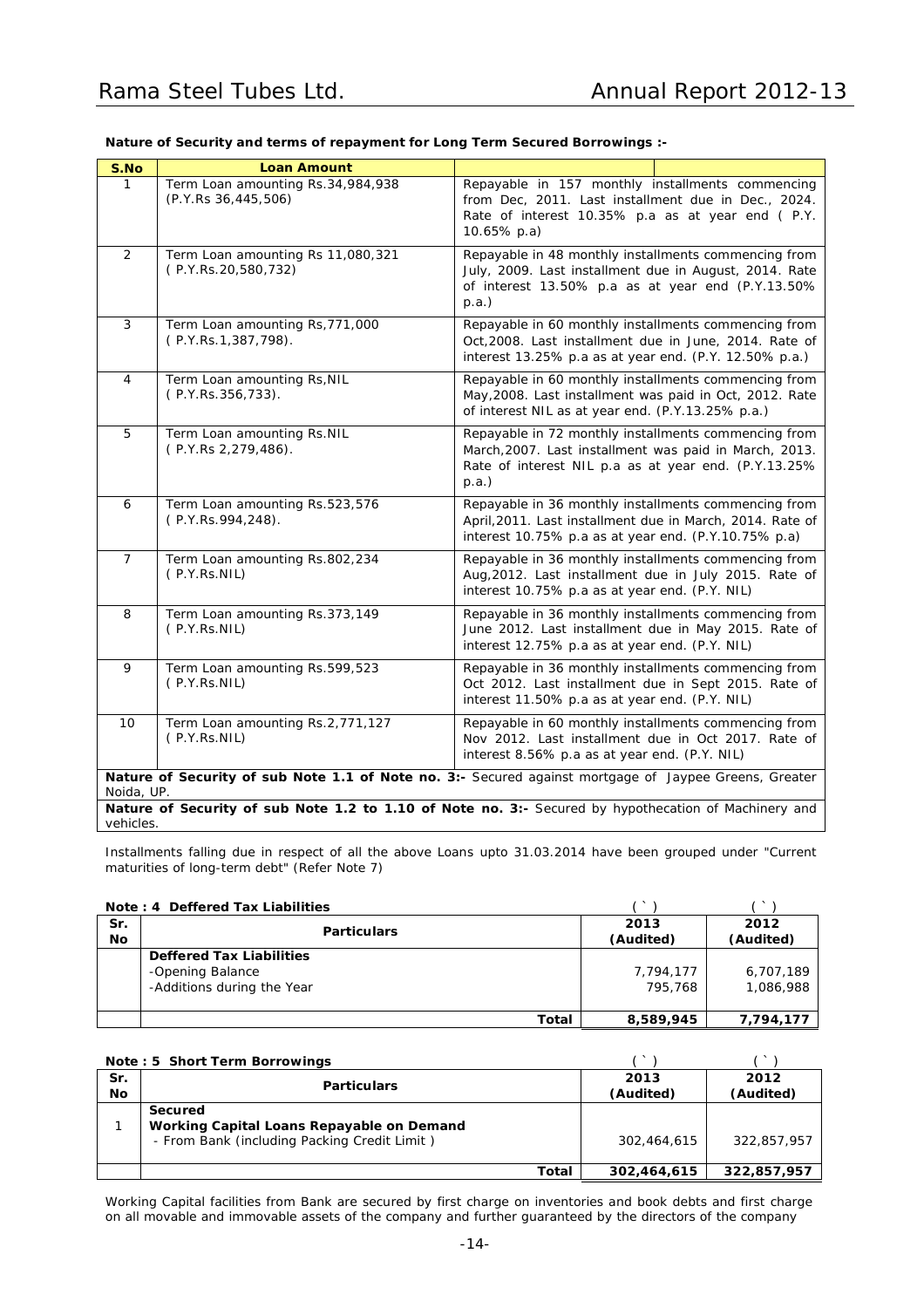|  |  |  |  | Note: 6 Trade Payable |  |
|--|--|--|--|-----------------------|--|
|--|--|--|--|-----------------------|--|

|            | Note: 6 Trade Payable                |                   |                   |
|------------|--------------------------------------|-------------------|-------------------|
| Sr.<br>No. | <b>Particulars</b>                   | 2013<br>(Audited) | 2012<br>(Audited) |
|            | Sundry Creditors for Raw Material    | 36,534,536        | 8.177.398         |
| 2          | <b>Sundry Creditors for Expenses</b> | 14,126,435        | 11,585,536        |
| 3          | Expenses Payable                     | 3,557,511         | 2.452.114         |
|            |                                      |                   |                   |
|            | Total                                | 54,218,482        | 22.215.048        |

|                  | Note: 7 Other Current Liabilities          |                   |                   |
|------------------|--------------------------------------------|-------------------|-------------------|
| Sr.<br><b>No</b> | <b>Particulars</b>                         | 2013<br>(Audited) | 2012<br>(Audited) |
|                  | Current Maturities of Long Term Debt       | 12,588,067        | 2,367,427         |
| 2                | Interest accrued and due on borrowings     | 38,880            | 96.428            |
| 3                | Interest accrued but not due on borrowings | 452.747           | 2,971,288         |
| 4                | Advance From Customers                     | 45,776,851        | 23,150,179        |
| 5                | <b>Statutory Liabilities</b>               | 5,959,686         | 5,742,625         |
|                  |                                            |                   |                   |
|                  | Total                                      | 64.816.231        | 34.327.947        |

|           | Note: 8 Short Term Provisions               |           |           |
|-----------|---------------------------------------------|-----------|-----------|
| Sr.       | <b>Particulars</b>                          | 2013      | 2012      |
| <b>No</b> |                                             | (Audited) | (Audited) |
|           | Provision for Excise Duty on Finished Goods | 6.103.546 | 4,438,054 |
|           | Total                                       | 6,103,546 | 4,438,054 |

### *Note No: 9 Tangible Assets*

| <b>Particulars</b>          |                     | <b>Gross Block</b>                     |                                  |                              |                         |                    | Depreciation                     |                    | <b>Net Block</b>            |                             |  |
|-----------------------------|---------------------|----------------------------------------|----------------------------------|------------------------------|-------------------------|--------------------|----------------------------------|--------------------|-----------------------------|-----------------------------|--|
|                             | As on<br>01-04-2012 | <b>Additions</b><br>during the<br>Year | Sales/Adj.<br>during the<br>Year | Total<br>as on<br>31-03-2013 | Upto<br>31-03-2012      | During the<br>Year | Adjustment<br>during the<br>Year | Upto<br>31-03-2013 | WDV.<br>as on<br>31-03-2013 | WDV.<br>as on<br>31-03-2012 |  |
| Land-Sahibabad              | 490,946             |                                        |                                  | 490,946                      |                         |                    |                                  |                    | 490,946                     | 490,946                     |  |
| Land-B-5                    | 4,954,518           |                                        |                                  | 4,954,518                    |                         |                    |                                  |                    | 4,954,518                   | 4,954,518                   |  |
| Land- B-25/1                | 3,902,462           |                                        |                                  | 3,902,462                    |                         |                    |                                  |                    | 3,902,462                   | 3,902,462                   |  |
| Land- 48/1/2C               |                     | 10,307,645                             |                                  | 10,307,645                   |                         |                    |                                  |                    | 10,307,645                  |                             |  |
| Mumbai Land                 | 4,487,955           | 87,000                                 |                                  | 4,574,955                    |                         |                    |                                  |                    | 4,574,955                   | 4,574,955                   |  |
| Land-Gurgaon                | 9,506,075           |                                        |                                  | 9,506,075                    |                         |                    |                                  |                    | 9,506,075                   | 9,506,075                   |  |
| Office-I at Mumbai          | 196,500             |                                        |                                  | 196,500                      | 146,970                 | 2,477              |                                  | 149,477            | 47,053                      | 49,530                      |  |
| Office-II at Mumbai         | 1,009,950           |                                        |                                  | 1,009,950                    | 187,339                 | 41,131             |                                  | 228,470            | 781.480                     | 822,611                     |  |
| Factory Shed & Bldg.        | 12,064,901          |                                        |                                  | 12,064,901                   | 5,478,642               | 658,625            |                                  | 6,137,267          | 5,927,634                   | 6,586,259                   |  |
| Building-Gurgaon            | 25,586,035          | 2,562,098                              |                                  | 28,148,133                   | 45,440                  | 1,283,348          |                                  | 1,328,788          | 26,819,345                  | 25,540,595                  |  |
| Plant & Machinery           | 166,651,601         | 2,021,008                              |                                  | 168,672,609                  | 91,510,602              | 11,934,239         |                                  | 103,444,841        | 65,227,768                  | 75,140,999                  |  |
| Furniture & Fixture         | 1,216,177           | 380,561                                |                                  | 1,596,738                    | 262,168                 | 226,882            |                                  | 489.050            | 1,107,688                   | 954,009                     |  |
| Office Equipment            | 1,635,737           | 19,980                                 |                                  | 1,655,717                    | 864,644                 | 108,588            |                                  | 973,232            | 682,485                     | 771,093                     |  |
| Vehicles                    | 13,351,483          | 7,809,183                              | 2,734,170                        | 18,426,496                   | 7,616,335               | 2,464,027          | 2,198,776                        | 7,881,586          | 10,544,910                  | 5,735,148                   |  |
| Generator Set               | 5,919,143           |                                        |                                  | 5,919,143                    | 3,569,830               | 326,789            |                                  | 3,896,619          | 2,022,524                   | 2,349,313                   |  |
| Airconditioners             | 2,759,445           | 1,778,377                              |                                  | 4,537,822                    | 404,267                 | 426,763            |                                  | 831,030            | 3,706,792                   | 2,355,178                   |  |
| <b>Electrical Fitting</b>   | 1,818,448           | 534,928                                |                                  | 2,353,376                    | 8.984                   | 294,770            |                                  | 303.754            | 2,049,622                   | 1,809,464                   |  |
| Computers                   | 1,149,706           | 104,850                                |                                  | 1,254,556                    | 1,004,180               | 98,082             |                                  | 1,102,262          | 152,294                     | 145,526                     |  |
| <b>Total for the Year</b>   | 256,701,081         | 25,605,630                             | 2,734,170                        |                              | 279,572,541 111,099,401 | 17,865,721         | 2,198,776                        |                    | 126,766,346 152,806,195     | 145,601,680                 |  |
| <b>Total for Prev. Year</b> | 224,448,891         | 35,037,197                             | 2,785,007                        | 256,701,081                  | 100,453,002             | 12,570,069         | 1,923,670                        | 111,099,401        | 145,601,680                 | 123,995,889                 |  |

### **Capital Work in Progress**

| <b>Particulars</b> | As at<br>01-04-2012 | <b>Additions</b>         | Total     | Capitalized | As at<br>31-03-2013 |
|--------------------|---------------------|--------------------------|-----------|-------------|---------------------|
| Property at Mumbai | 1,903,056           |                          | 1,903,056 |             | 1,903,056           |
| Total for the Year | 1,903,056           | $\overline{\phantom{0}}$ | 1,903,056 | -           | 1,903,056           |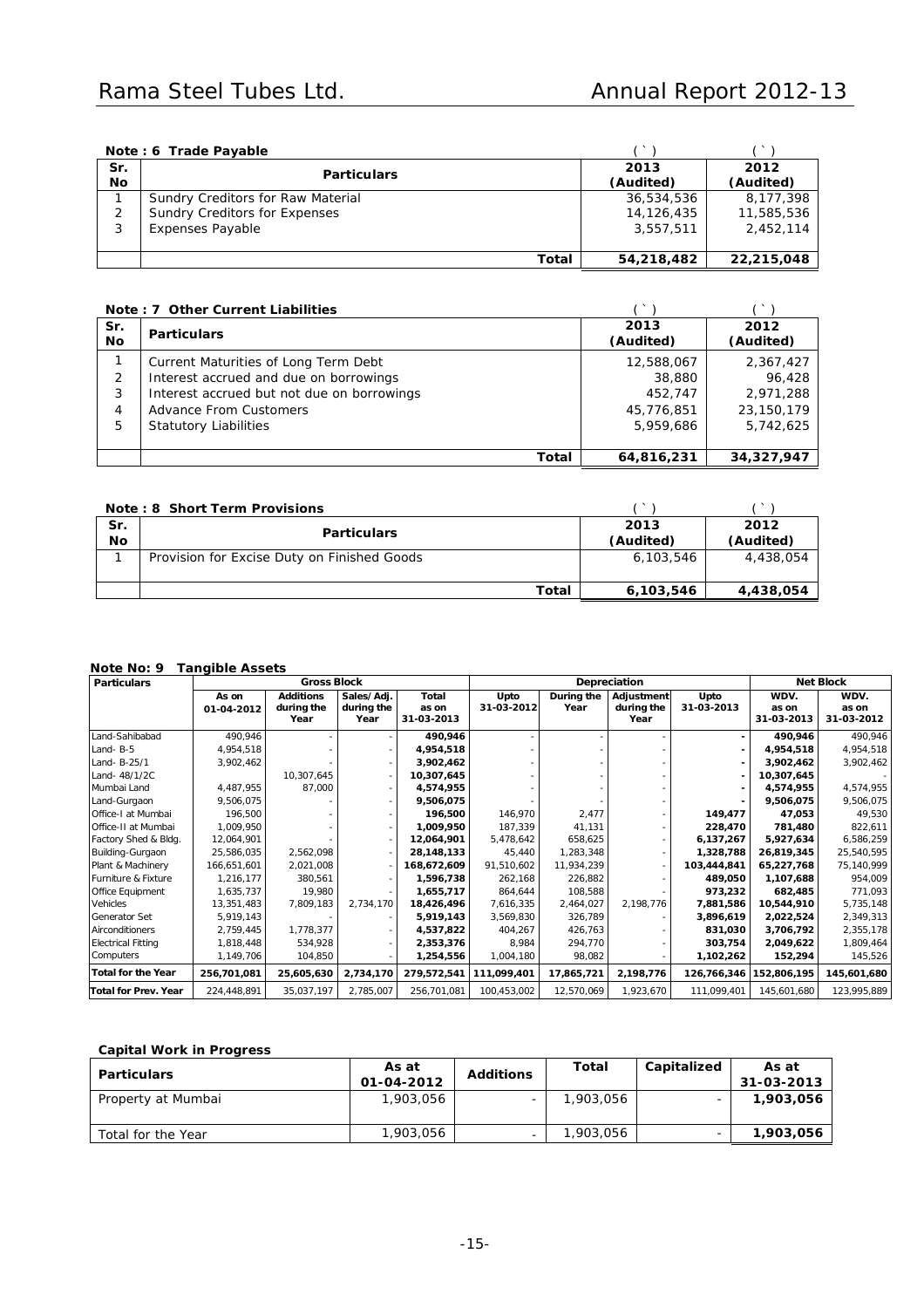|           | Note: 10 Non-Current Investment                                |                   |                   |
|-----------|----------------------------------------------------------------|-------------------|-------------------|
| Sr.<br>Νo | <b>Particulars</b>                                             | 2013<br>(Audited) | 2012<br>(Audited) |
| L         | <b>Investment in Joint Venture</b>                             |                   |                   |
|           | (Unquoted, Trade)                                              |                   |                   |
|           | M/s Pir Panchal Construction JV, Jammu *                       | 22,335,332        | 14,266,916        |
|           |                                                                |                   |                   |
| п         | Quoted                                                         |                   |                   |
|           | Other than Trade at cost less provision (Quoted)               |                   |                   |
|           | <b>Investment in Equity Shares</b>                             |                   |                   |
|           | 25000 Equity Share of Rs.10/- each in Partap Industries Ltd.   |                   |                   |
|           | issued at Premium of Rs.10/- each                              | 500,000           | 500,000           |
|           | (Previous Year 25000 Equity Shares)                            |                   |                   |
|           | 60500 Equity Shares of Rs.10/- each in Uttam Value Steels Ltd. | 928,181           | 928,181           |
|           | (Formerly Lloyd Steel Industries Ltd.)                         |                   |                   |
|           | (Previous Year 60500 Equity Shares)                            |                   |                   |
| Ш         | Unquoted                                                       |                   |                   |
|           | Other than Trade at cost less provision (Unquoted)             |                   |                   |
|           | <b>Investment in Equity Shares:</b>                            |                   |                   |
|           | Two Equity Shares of Rs. 100/- each in CIDCO, Mumbai           | 200               | 200               |
|           |                                                                |                   |                   |
|           | Total                                                          | 23,763,713        | 15,695,297        |
|           | Aggregate book value of unquoted Investments                   | 22,335,532        | 14,267,116        |
|           | Aggregate book value of quoted Investments                     | 1,428,181         | 1,428,181         |
|           | Market Value of quoted Investments                             | 605,000           | 654,610           |
|           | Aggregate provision for diminution in value of Investments     |                   |                   |

**\*** The Audited Financial Statements could not be obtained and supplied to Auditors for verification.

### *Note : 11 Long Term Loans and Advances* ( ` ) ( ` )

| Sr.<br><b>No</b> | <b>Particulars</b>                                    | 2013<br>(Audited) | 2012<br>(Audited) |
|------------------|-------------------------------------------------------|-------------------|-------------------|
| I)               | <b>Capital Advances</b><br>Unsecured, Considered Good | 74,681,134        | 82,582,468        |
| $  \,   \,$      | <b>Security Deposit</b><br>Unsecured, Considered Good | 5,119,787         | 4,980,491         |
| 111)             | <b>Other Loans &amp; Advances</b>                     | 78,500            | 39,500            |
|                  | Total                                                 | 79,879,421        | 87,602,459        |

### $\mathbf{Note: } \mathbf{12} \text{ Invertories}$  ( ` ) ( ` ) ( ` )

|     | ,,,,,,,,,,,,,,,,,,,,,,,, |             |             |
|-----|--------------------------|-------------|-------------|
| Sr. | <b>Particulars</b>       | 2013        | 2012        |
| No. |                          | (Audited)   | (Audited)   |
|     | Raw Material             | 57,335,353  | 149,283,187 |
| 2   | <b>Finished Goods</b>    | 105,684,238 | 61,402,263  |
| 3   | Rejection & Scrap        | 1,068,869   | 5,037,301   |
| 4   | Consumables              | 626,800     | 1,216,400   |
|     |                          |             |             |
|     | Total                    | 164,715,260 | 216,939,151 |

The Closing Stock of Finished Goods has been valued inclusive of Excise Duty

|            | Note: 13 Trade Receivables                                      |                   |                   |
|------------|-----------------------------------------------------------------|-------------------|-------------------|
| Sr.<br>No. | <b>Particulars</b>                                              | 2013<br>(Audited) | 2012<br>(Audited) |
|            | Trade receivables outstanding for a period exceeding six months |                   |                   |
|            | from the date they are due for payment                          |                   |                   |
|            | Unsecured, Considered Good:                                     | 18,066,077        | 14,935,402        |
|            | Trade receivables outstanding for a period less than six months |                   |                   |
|            | from the date they are due for payment                          |                   |                   |
|            | Unsecured, Considered Good:                                     | 147,980,174       | 125,481,756       |
|            | Total                                                           | 166.046.250       | 140.417.158       |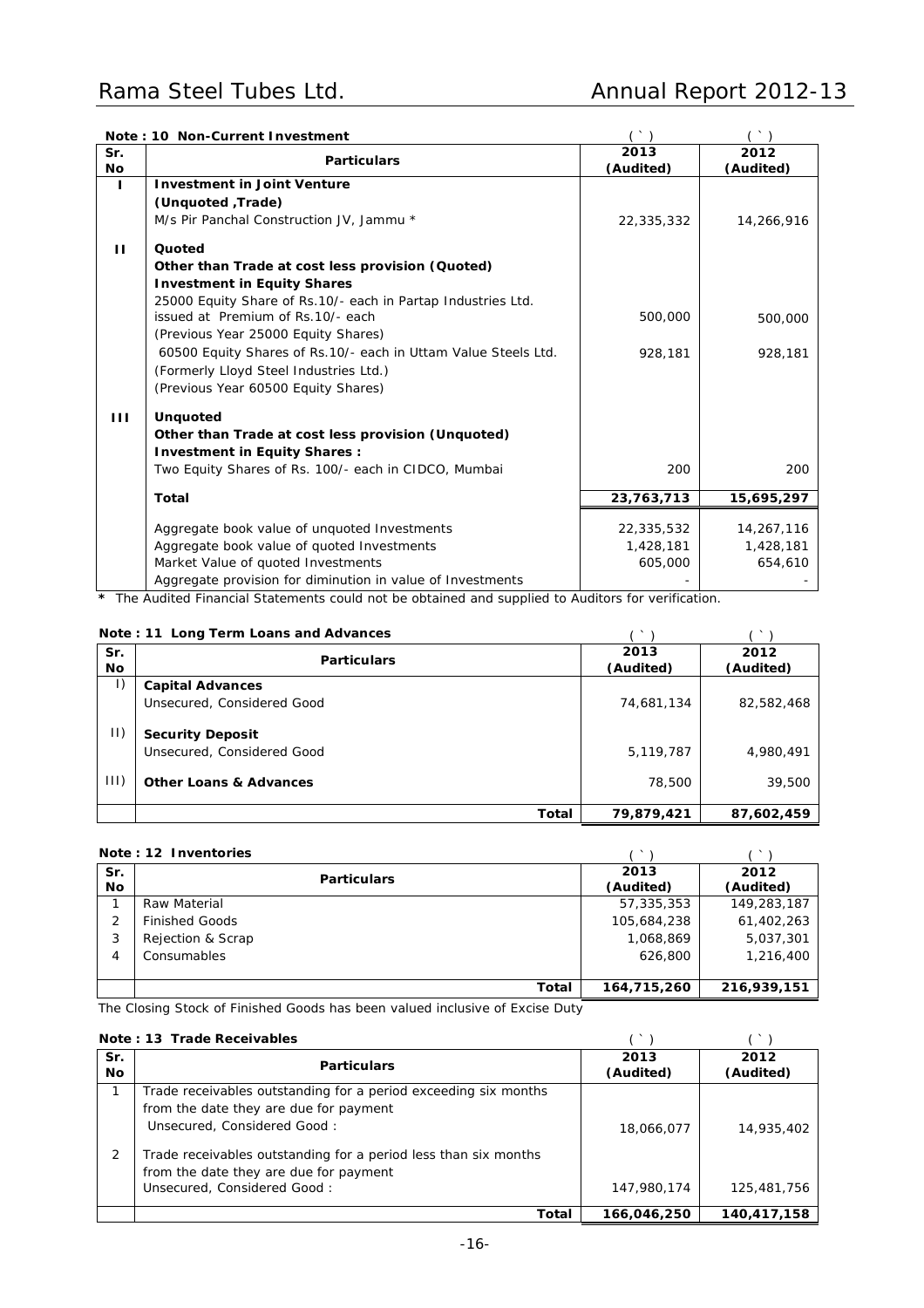### *Note : 14 Cash & Cash Equivalent* ( ` ) ( ` )

|           | 19010: 1700311 @0031119010010111                            |            |            |
|-----------|-------------------------------------------------------------|------------|------------|
| Sr.       | <b>Particulars</b>                                          | 2013       | 2012       |
| <b>No</b> |                                                             | (Audited)  | (Audited)  |
|           | Cash & Cash Equivalent                                      |            |            |
|           | Cash Balance                                                | 1,959,938  | 1,436,481  |
|           | <b>Bank Balance</b>                                         | 484,475    | 373,547    |
|           | Sub Total (1)                                               | 2,444,412  | 1,810,028  |
|           |                                                             |            |            |
| 2         | <b>Other Bank Balances</b>                                  |            |            |
|           | <b>Fixed Deposits with Banks</b>                            | 17,324,627 | 17,341,934 |
|           | Accrued Interest on FDR's & Securities                      | 1.640.964  | 1,136,528  |
|           | (In margin money with maturities more than three months and |            |            |
|           | less than twelve months at inception)                       |            |            |
|           | Sub Total (2)                                               | 18,965,591 | 18,478,462 |
|           |                                                             |            |            |
|           | Total $\lceil 1+2 \rceil$                                   | 21,410,003 | 20,288,490 |

| Note: 15 Short Terms Loans and Advances |                                                           |                   |                   |
|-----------------------------------------|-----------------------------------------------------------|-------------------|-------------------|
| Sr.<br>No.                              | <b>Particulars</b>                                        | 2013<br>(Audited) | 2012<br>(Audited) |
|                                         | Advance to Suppliers and Others                           | 24,368,828        | 21,650,315        |
| 2                                       | Advance Income Tax/Refund Due                             | 486,217           | 172,805           |
| 3                                       | Prepaid Expenses                                          | 487,849           | 1,048,375         |
| 4                                       | Advance Payment with Revenue Authorities (Indirect Taxes) | 64,943,676        | 45,849,249        |
| 5                                       | <b>MAT Credit Entitlement</b>                             | 257.076           | 1,150,472         |
|                                         |                                                           |                   |                   |
|                                         | Total                                                     | 90,543,646        | 69,871,217        |

|                  | Note: 16 Revenue from Operations                  | $( \ \ )$         |                   |
|------------------|---------------------------------------------------|-------------------|-------------------|
| Sr.<br><b>No</b> | <b>Particulars</b>                                | 2013<br>(Audited) | 2012<br>(Audited) |
| 1                | Sales (Finished Goods) - Domestic                 | 1,511,787,638     | 1,131,705,371     |
| 2                | Sales (Finished Goods) - Export                   | 457,562,886       | 306,590,580       |
|                  |                                                   | 1,969,350,524     | 1.438.295.951     |
| 3                | Sales Traded Goods (Raw Material Cleared as such) | 21,400,024        | 182,463,588       |
| 4                | Job Work                                          | 6.572.095         | 3.042.170         |
| 5                | <b>Export Incentive</b>                           | 25,993,431        | 22,043,784        |
|                  | <b>Gross Revenue</b>                              | 2,023,316,074     | 1,645,845,492     |
| 6                | Less: Excise Duty                                 | (170, 953, 946)   | (108, 303, 882)   |
|                  |                                                   |                   |                   |
|                  | Total                                             | 1,852,362,127     | 1,537,541,610     |

| Sr.<br><b>No</b> | Detail of Sale of Products | Current Year  | <b>Previous Year</b> |
|------------------|----------------------------|---------------|----------------------|
|                  | <b>Manufactured Goods:</b> |               |                      |
|                  | <b>Black Pipe/Tubes</b>    | 1,351,585,372 | 915,983,806          |
| 2                | Rejected Pipes / Scrap     | 80.126.226    | 55,398,394           |
| 3                | <b>GP Pipe/Tubes</b>       | 508,910,331   | 418,284,459          |
| 4                | <b>Others</b>              | 28,728,595    | 48,629,292           |
|                  |                            | 1,969,350,524 | 1,438,295,951        |
|                  | <b>Trading Goods:</b>      |               |                      |
| 1                | Zinc                       | 183,700       | 731.847              |
| 2                | HR Strip/Coil              | 21,185,833    | 181,449,811          |
| 3                | <b>Steel Sockets</b>       | 30,491        | 281,930              |
|                  |                            | 21,400,024    | 182,463,588          |
|                  |                            |               |                      |
|                  | Total                      | 1,990,750,548 | 1,620,759,539        |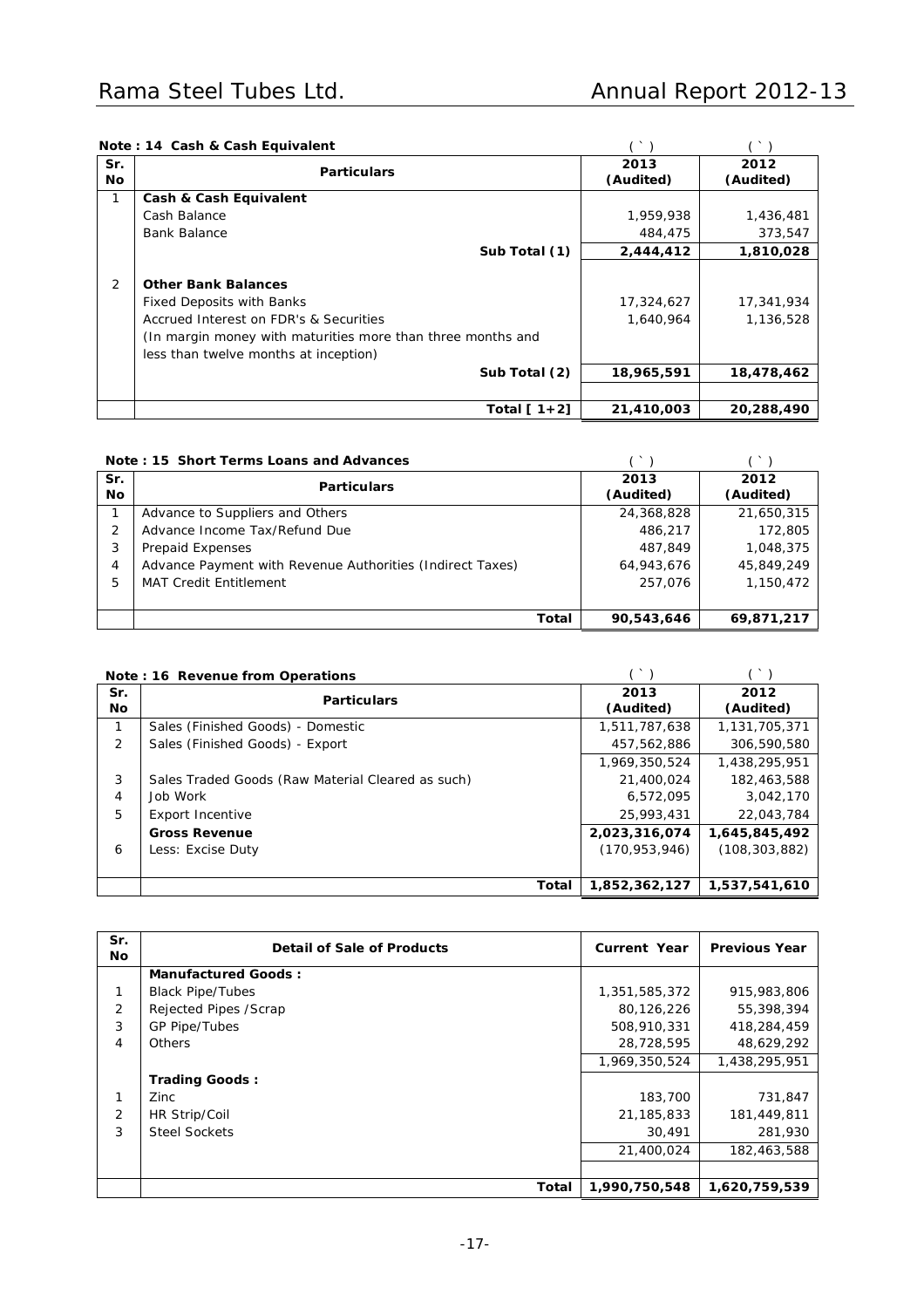|            | Note: 17 Other Income                |                   |                   |
|------------|--------------------------------------|-------------------|-------------------|
| Sr.<br>No. | <b>Particulars</b>                   | 2013<br>(Audited) | 2012<br>(Audited) |
|            | Interest Earned on FDRs              | 1,667,423         | 1,826,900         |
| 2          | Share Of Profit in joint Venture     | 8,068,416         | 5,364,402         |
| 3          | Profit On Sale of Fixed Assets       | 484,606           | 7,508,663         |
| 4          | Profit On Sale of Property           | 10,266,240        |                   |
| 5          | <b>Rental Receipts</b>               | 10.643.000        | 304,032           |
| 6          | Hire Receipts - Furniture & Fittings | 1,557,486         |                   |
| 7          | Maintenance Receipts                 | 1,320,000         | 41,935            |
| 8          | Foreign Exchange Fluctuation         | 21,662,005        | 7,630,610         |
|            |                                      |                   |                   |
|            | Total                                | 55,669,176        | 22,676,542        |

|     | Note: 18 Cost of Material Consumed |                |                 |
|-----|------------------------------------|----------------|-----------------|
| Sr. | <b>Particulars</b>                 | 2013           | 2012            |
| No. |                                    | (Audited)      | (Audited)       |
|     | <b>Raw Materials</b>               | 1,673,562,556  | 1,223,650,918   |
|     | <b>Opening Stock</b>               | 149,283,187    | 107,768,632     |
|     | Add: Purchase                      | 1,581,614,722  | 1,265,165,473   |
|     | Less: Closing Stock                | (57, 335, 353) | (149, 283, 187) |
|     | Total                              | 1,673,562,556  | 1,223,650,918   |

| Sr.<br><b>No</b> | Detail of Raw Material Consumed: | <b>Current Year</b> | <b>Previous Year</b> |
|------------------|----------------------------------|---------------------|----------------------|
|                  | HR Coil                          | 1,563,995,998       | 1,148,760,369        |
| 2                | Black pipe                       | 25,758,409          | 16,249,170           |
| 3                | Zinc & Others                    | 83,808,149          | 58,641,379           |
|                  | Total                            | 1,673,562,556       | 1,223,650,918        |

All the above Raw material consumed includes indigenous materials consumed. There is no imported material consumed during the year.

| Note: 19 Change in Inventories |                       |                   |                   |
|--------------------------------|-----------------------|-------------------|-------------------|
| Sr.<br>No.                     | <b>Particulars</b>    | 2013<br>(Audited) | 2012<br>(Audited) |
|                                |                       |                   |                   |
|                                | <b>Opening Stock</b>  |                   |                   |
|                                | <b>Finished Goods</b> | 66,439,564        | 53,249,213        |
|                                | Total-1               | 66,439,564        | 53,249,213        |
| 2                              | Closing Stock         |                   |                   |
|                                | <b>Finished Goods</b> | 106,753,107       | 66,439,564        |
|                                | Total-2               | 106,753,107       | 66,439,564        |
|                                | Total (2-1)           | (40, 313, 543)    | (13, 190, 351)    |

| Note: 20 Employee Benefit Expenses |                                           |                   |                   |
|------------------------------------|-------------------------------------------|-------------------|-------------------|
| Sr.<br><b>No</b>                   | <b>Particulars</b>                        | 2013<br>(Audited) | 2012<br>(Audited) |
|                                    | Salaries, Wages, Bonus etc.               | 21,627,564        | 18,733,046        |
| 2                                  | Contribution to Provident and other Funds | 1,877,363         | 1,833,536         |
| 3                                  | <b>Staff Welfare Expenses</b>             | 466.227           | 187,336           |
|                                    |                                           |                   |                   |
|                                    | Total                                     | 23,971,154        | 20,753,918        |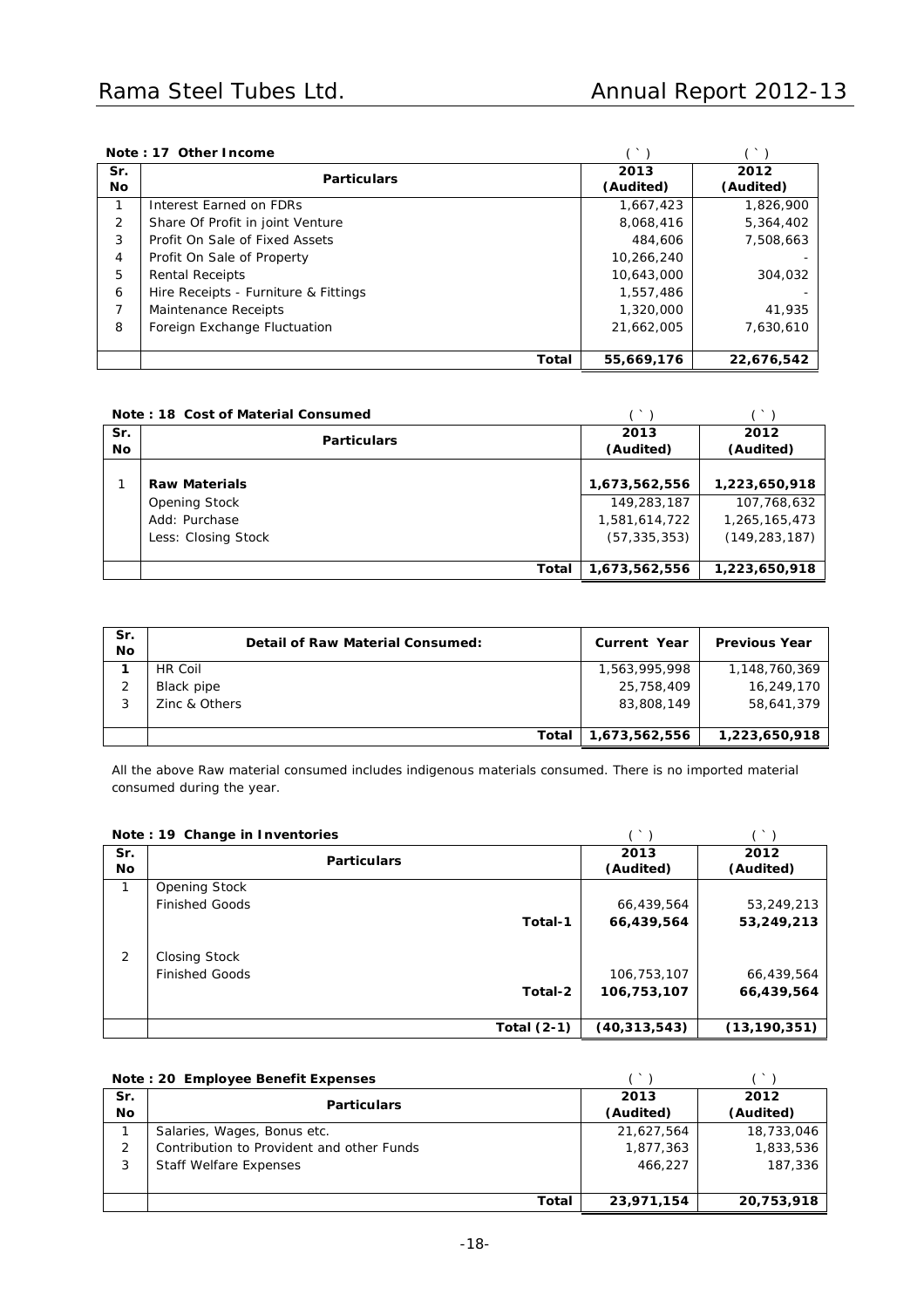|                  | Note: 21 Financial Cost |                   |                   |
|------------------|-------------------------|-------------------|-------------------|
| Sr.<br><b>No</b> | <b>Particulars</b>      | 2013<br>(Audited) | 2012<br>(Audited) |
|                  | Interest Expense        | 42,189,459        | 33,858,105        |
| $\overline{2}$   | Other Borrowing Cost    | 11,950,464        | 6,234,220         |
|                  | Total                   | 54,139,923        | 40,092,325        |

|                  | Note: 22 Depreciation & Amortised Cost |                   |                   |
|------------------|----------------------------------------|-------------------|-------------------|
| Sr.<br><b>No</b> | <b>Particulars</b>                     | 2013<br>(Audited) | 2012<br>(Audited) |
|                  | Depreciation                           | 17,865,721        | 12,570,069        |
|                  | Total                                  | 17,865,721        | 12,570,069        |

| Note: 23 Other Expenses |                                            |             |            |
|-------------------------|--------------------------------------------|-------------|------------|
| Sr.                     | <b>Particulars</b>                         | 2013        | 2012       |
| <b>No</b>               |                                            | (Audited)   | (Audited)  |
|                         | <b>Manufacturing Expenses</b>              |             |            |
| 1                       | Stores & Consumables                       | 18,648,806  | 12,503,595 |
| 2                       | Job Work Charges                           | 10,800,237  | 5,107,078  |
| 3                       | Power & Fuel Expenses                      | 36,093,781  | 24,662,243 |
| $\overline{4}$          | Repair & Maintenance :-                    |             |            |
|                         | <b>Building</b>                            | 2,351,417   | 2,727,052  |
|                         | Plant & Machinery                          | 2,529,580   | 4,773,951  |
|                         | <b>Administrative Expenses</b>             |             |            |
| 5                       | Rent                                       | 1,158,888   | 616,993    |
| 6                       | Printing & Stationery                      | 232,483     | 204,599    |
| 7                       | Postage & Telephone                        | 866,807     | 666,541    |
| 8                       | Vehicle Running Expenses                   | 1,307,398   | 1,071,443  |
| 9                       | Fees & Taxes                               | 729,851     | 656,299    |
| 10                      | Travelling Expenses:                       |             |            |
|                         | <b>Directors</b>                           | 1,345,248   | 986,210    |
|                         | Others                                     | 926,970     | 313,854    |
| 11                      | Legal & Professional Charges               | 1,086,144   | 359,368    |
| 12                      | Miscellaneous Expenses                     | 274,229     | 213,573    |
| 13                      | Auditor's Remuneration                     | 102,500     | 100,000    |
| 14                      | Insurance                                  | 322,353     | 190,042    |
| 15                      | Key-man Insurance                          | 1,252,719   | 1,211,822  |
| 16                      | Office Expenses                            | 562,224     | 398,119    |
|                         | <b>Selling &amp; Distrubution Expenses</b> |             |            |
| 17                      | <b>Advertisement Expenses</b>              | 140,365     | 453,238    |
| 18                      | Commission                                 | 8,808,721   | 5,557,643  |
| 19                      | Rebate & Discount                          | 476,076     | 1,405,811  |
| 20                      | Freight Outward                            | 47,527,770  | 24,334,499 |
| 21                      | Sales Promotion                            | 1,629,131   | 2,069,619  |
| 22                      | <b>Additional Entry Tax</b>                | 2,320,779   | 385,470    |
| 23                      | <b>Other Selling Expenes</b>               | 222,811     | 182,535    |
|                         |                                            |             |            |
|                         | <b>Total</b>                               | 141,717,288 | 91,151,596 |

| Note: 24 Execptional Item |                        |                   |                   |
|---------------------------|------------------------|-------------------|-------------------|
| Sr.<br><b>No</b>          | <b>Particulars</b>     | 2013<br>(Audited) | 2012<br>(Audited) |
|                           | Loss on Sale of Shares | $\sim$            | 401,858           |
|                           | Total                  | -                 | 401,858           |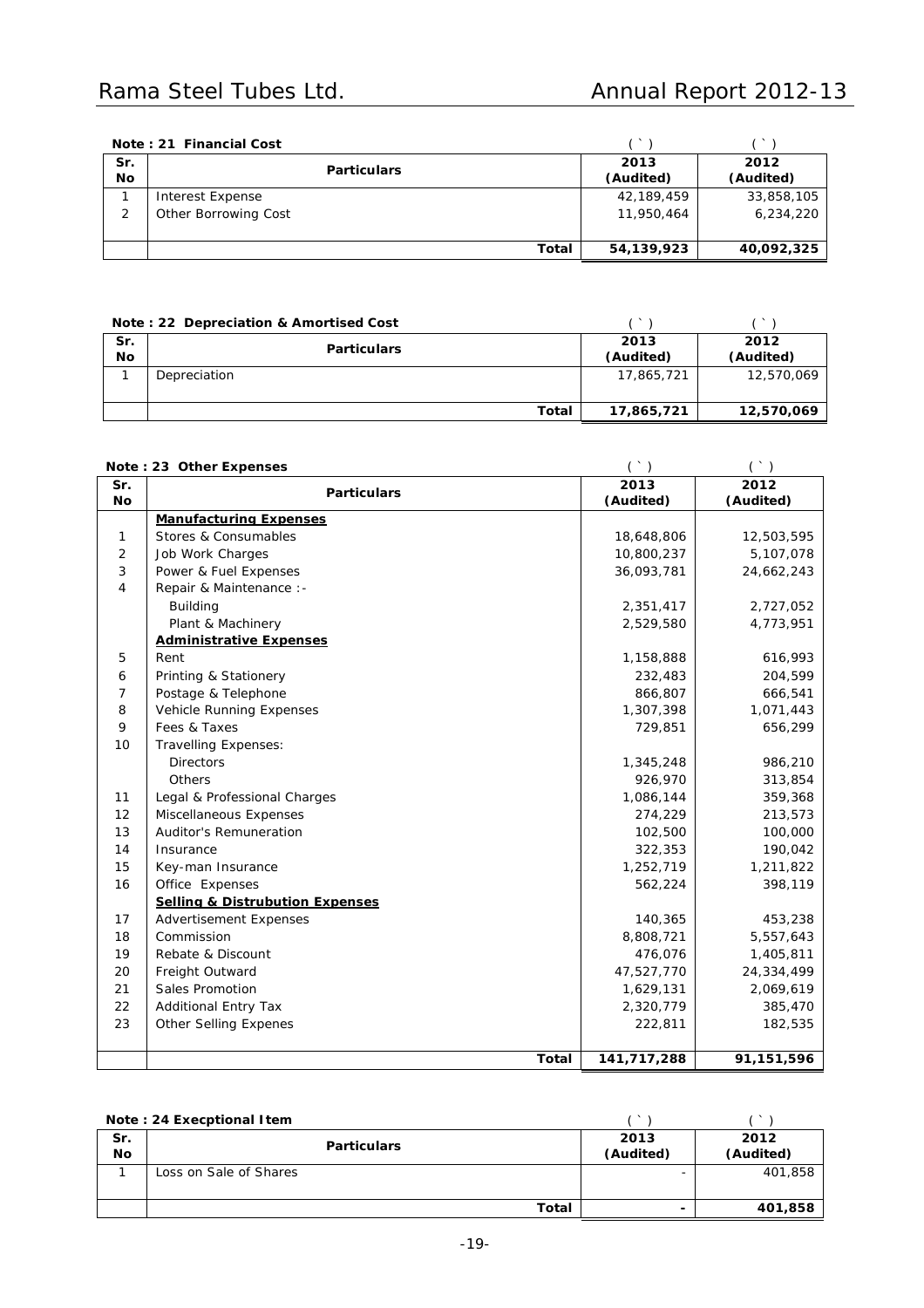*(Figures in `)*

### **Note No.25 Contingent Liabilities**

### **Contingent liability not provided for in respect of :**

- a) Bank Guarantees of Rs.1272.45 Lacs (Previous year Rs.767.46 Lacs).
- b) Bills Discounted of Rs.61.09 Lacs (Previous Year Rs.54.86 Lacs)
- c) Accrued Liability for Leave Encashment of Rs.4.38 Lacs (Previous Year Rs.2.58 Lacs)
- d) Accrued Liability for Gratuity Outstanding of Rs.33.36 Lacs (Previous Year Rs.28.90 Lacs)
- e) Outstanding letters of credit amounting to Rs.125.00 Lacs. (Previous year Rs.125.00 Lacs)
- f) Entry Tax Payable Rs.111.42 Lacs (Previous Year Rs.111.42 Lacs)
- g) Corporate Guarantees of Rs.3000.00 Lacs (previous Year NIL) given to Union Bank of India on account of Bank Guarantees furnished by Union Bank of India to the Jammu & Kashmir Govt towards contracts awarded to M/s Pir Panchal Construction Pvt.Ltd., Joint Venture, an association of person, in which our company is one of the participant.

### **Note No.26**

- a) During the Year 2011-12, the Petition filed by the company, challenging the Entry Tax (on Purchases) imposed by U.P VAT Authorities, was rejected by the Hon'ble High Court of Allahabad, holding the imposition of Entry Tax as lawful. The verdict of the hon'ble Court accrued Entry Tax Liability amounting to Rs.2,21,36,566/- upon the Company towards the UP Commercial Taxes Department. But the Company filed a petition in the hon'ble Supreme Court challenging the verdict of Allahabad High Court. Further in accordance with the directions of the hon'ble Supreme Court, the Company has paid a sum of Rs.1,11,41,669/- to the Department and gave the Bank Guarantee for the balance amount of Rs.1,09,94,897/-. The Case is still pending in the Court of Law. As the Company was of the opinion that eventually no liability shall accrue to the company on this issue, it did not provide for this Entry Tax Liability on Purchases in the Year 2011-12.
- b) The company filed one civil suit against MPSEB, JABLAPUR for cancellation of Bank Guarantee invoked by MPSEB, JABLAPUR amounting to Rs. 9,41,700/- in the civil court Jabalpur. The Suit has been decided in favour of the Company against which MPSEB has preferred Appeal. As such the Case is still subjudice. The company is of the view that it would get favourable verdict and no demand would be eventually sustained in any of the pending matters. Accordingly, no provision is made in the books in respect of these contingent liabilities.
- c) The Company has filed civil suit for Rs. 45,35,667/- , against one of its debtor for recovery of dues in respect of goods supplied to them against LCs. The matter is pending in Delhi High Court

### **Note No.27**

None of the employees was in receipt of remuneration in excess of Rs.24,00,000 p.a. or Rs.2,00,000 p.m. if employed for part of the year as prescribed under section 217 (2) (A) of the Companies Act, 1956.

|                                                                  |             | (1.1991C3117) |
|------------------------------------------------------------------|-------------|---------------|
| <b>Particulars</b>                                               | 2013        | 2012          |
| <b>Basic EPS</b>                                                 |             |               |
| Profit After Tax As per P&L A/c (Rs.)                            | 1.10.75.305 | 26,35,689     |
| Weighted Avg. Number of Equity Share                             | 2,48,900    | 2,48,900      |
| Basic EPS(Rs.)                                                   | 44.50       | 10.59         |
| <b>Diluted EPS</b>                                               |             |               |
| Profit After Tax As per P&L A/c (Rs.)                            | 1.10.75.305 | 26,35,689     |
| Diluted Number of Equity Shares O/s                              | 2,48,900    | 2,48,900      |
| Diluted EPS (Rs.)                                                | 44.50       | 10.59         |
| <b>Computation of Diluted Number of Equity Shares</b>            |             |               |
| <b>Basic Shares</b><br>1.                                        | 2,48,900    | 2,48,900      |
| Share Application Money of which share are allotted during<br>2. | $- -$       |               |
| the year                                                         |             |               |
| Issue Price Per Share in Rs<br>3.                                | $- -$       |               |
| Number of Shares at above issue Price<br>4.                      | $- -$       |               |
| 5.<br>Total Diluted Equity Shares $(1+4)$                        | 2,48,900    | 2,48,900      |

**Note No.28** Disclosure regarding computation of EPS in accordance with AS-20

### **Note No.29 Segment Reporting (AS-17)**

The Company is primarily engaged in the business of manufacture and sale of steel Tube/Pipes and its revenue from trading segment is not significant. As such the accounting standard on segment reporting is not applicable.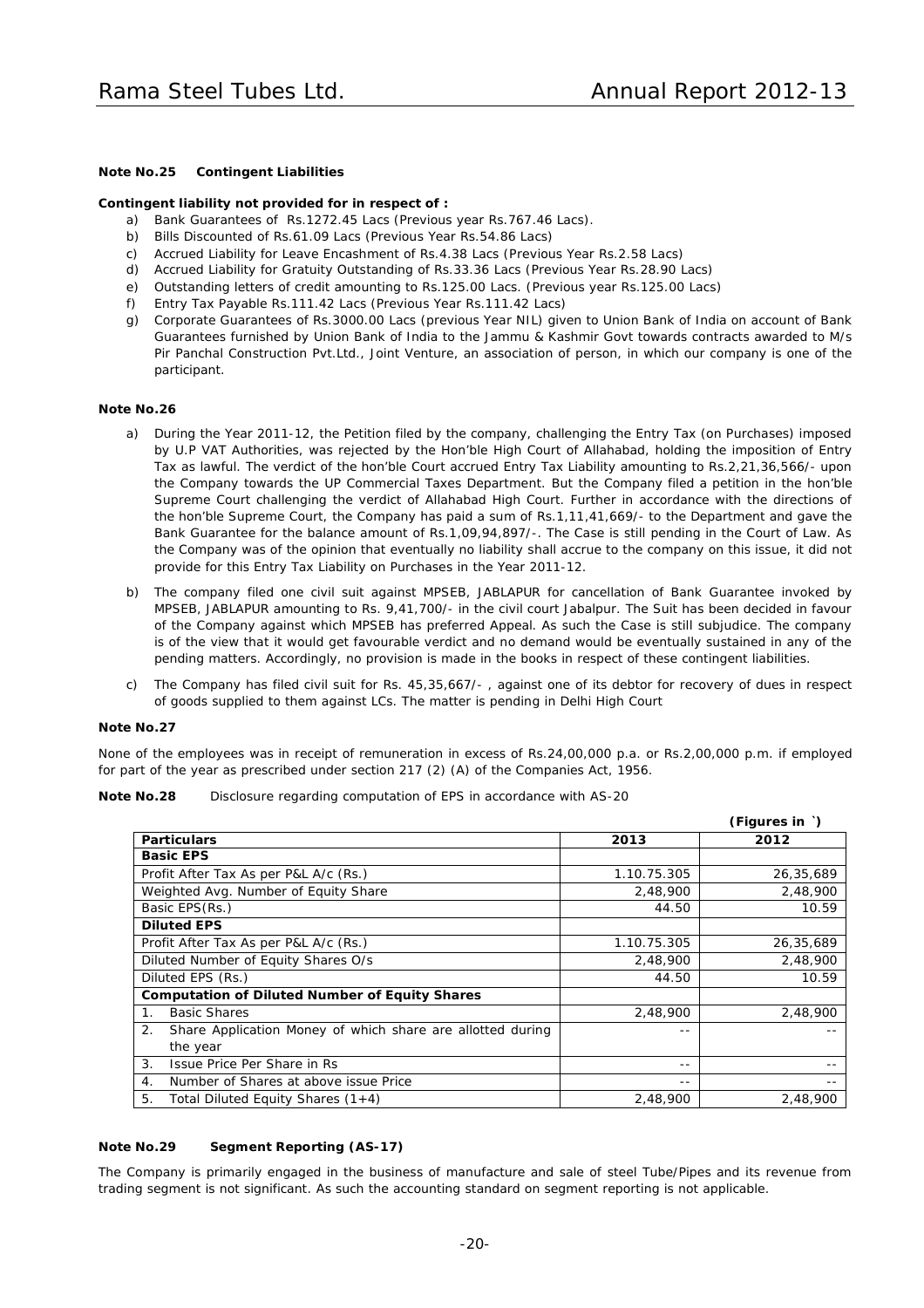### **Note No.30 Related Party Disclosures (AS 18)**

Related Parties with whom transaction have taken place during the year and balances outstanding as on the last day of the year;

### **A. List of Related Parties**

Enterprises over which Key Management Personnel (KMP) and Relatives of such personnel exercise significant control

- 1. M/s Advance Hightech Agro Products Pvt. Ltd
- 2. M/s Ravi Developers Pvt. Ltd.
- 3. M/s Gujarat Hi-Tech Steel Pvt. Ltd.
- 4. M/s Harbans Lal (HUF)

5. M/s Naresh Kumar & Sons (HUF)

Key Management Personnel

- 1. Mr. Naresh Bansal
- 2. Mr. Richi Bansal
- 3. Mr.Surender Kumar Sharma

Relatives of Key Manangement Personnel

- 1. Ms. Kumud Bansal
- 2. Ms. Krati Bansal
- 3. Mr. Nikhil Bansal
- 4. Master Ishaan Bansal
- 5. Ms. Reeta Rani
- 6. Ms. Parveen Bansal

### **B. Detail of Related Party Transactions**

| <b>Particulars</b>       | <b>Enterprises over</b><br>which KMP and<br>relatives of such<br>personnel exercise<br>significant control | <b>Key Management</b><br>Personnel | Relatives of such key<br>Management<br>Personnel |
|--------------------------|------------------------------------------------------------------------------------------------------------|------------------------------------|--------------------------------------------------|
| <b>Remuneration Paid</b> |                                                                                                            | 34, 33, 200                        | 3,50,000                                         |
| Interest Paid            | 3.83.664                                                                                                   | 8.33.321                           | 20,50,527                                        |
| Rent Paid                | $ -$                                                                                                       | 5,39,328                           | 4,80,000                                         |

### **C. Amount due to / from Related Parties as on 31st March 2013**

| <b>Particulars</b>                 | <b>Enterprises over</b><br>which KMP and<br>relatives of such<br>personnel exercise<br>significant control | <b>Key Management</b><br>Personnel | Relatives of such key<br>Management<br>Personnel |
|------------------------------------|------------------------------------------------------------------------------------------------------------|------------------------------------|--------------------------------------------------|
| Amount due to Related<br>Parties   | 80,13,668                                                                                                  | 90,76,503                          | 62, 18, 395                                      |
| Amount due from Related<br>Parties | $- -$                                                                                                      | --                                 |                                                  |

### **Note No.31 Value of Exports**

| Particulars                | 2013             | 2012<br>. د ب |
|----------------------------|------------------|---------------|
| Value of Exports (FOB) (`) | 886<br>45.75.62. | 30.65.90.580  |

### **Note No.32 Expenditure in Foreign Currency**

| <b>Particulars</b><br>ʻdl          | າດ1.າ<br>. .                                               | າດ1າ             |
|------------------------------------|------------------------------------------------------------|------------------|
| Expenditure in Foreign<br>Currency | no.<br>$\overline{\phantom{a}}$<br>78.<br>- -<br>93.<br>ັ. | ∽⊿<br>J, J, T, L |

### **Note No.33**

The outstanding balances of Sundry Debtors/Creditors in the books of the company are subject to confirmation.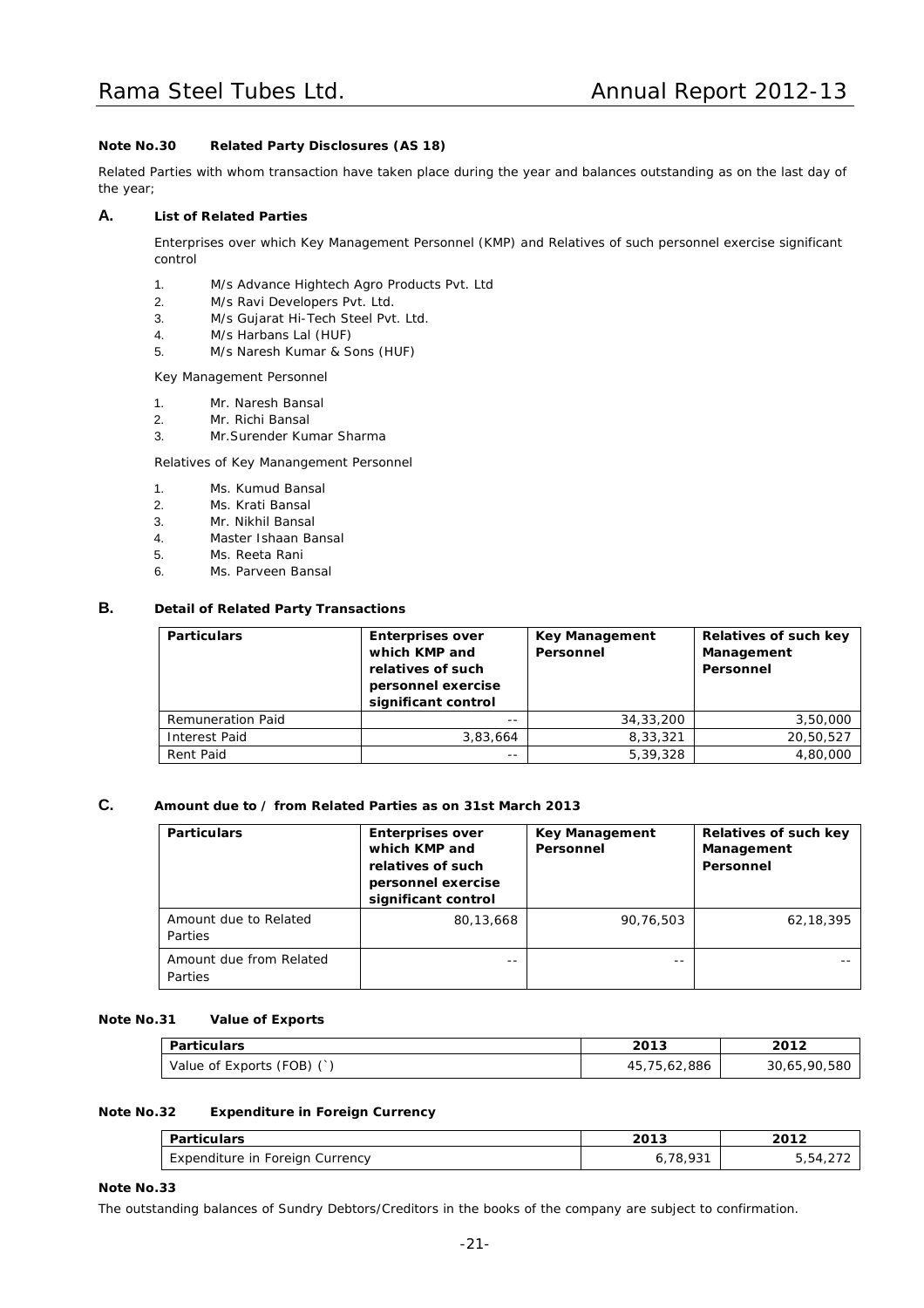### **Note No.34**

Long Term Loans & Advances vide Note No.11 include Advances against Capital Account of Rs.21,61,225/- given as Advance against Mumbai Land Development. The aforesaid Land is in the name of the company.

**Note No.35 Auditors Remuneration (excluding Service Tax)**

| <b>Particulars</b>          | 2013     | 2012     |
|-----------------------------|----------|----------|
| <b>Statutory Audit Fees</b> | 80,000   | 80,000   |
| <b>Tax Audit Fees</b>       | 20,000   | 20,000   |
| <b>Other Services</b>       | 2500     | $-$      |
| Total                       | 1,02,500 | 1,00,000 |

### **Note No.36 Break-up of Managerial Remuneration**

| <b>Particulars</b>             | 2013        | 2012        |
|--------------------------------|-------------|-------------|
| Salary                         | 34, 33, 200 | 34, 33, 200 |
| Contribution to Provident Fund | 23,616      | 23,616      |
| <b>Other Perquisites</b>       | 79,200      | 79,200      |
| Total                          | 35,36,016   | 35,36,016   |

### **Note No.37 Breakup of Directors Travelling Expenses**

| Particulars     |                    | 2013      | 2012     |
|-----------------|--------------------|-----------|----------|
|                 | Foreign Travelling | 10,32,221 | 7,93,532 |
| $\mathsf{ii}$ . | Inland Travelling  | 3,13,027  | 1,92,678 |
|                 |                    |           |          |
| Total           |                    | 13,45,248 | 9,86,210 |

### **Note No.38**

On the basis of information available with the company, it does not owe any outstanding dues towards Small Scale Industrial Undertaking amended Schedule VI of the companies Act, 1956 vide Notification NO. GSR 129 (E) dated 22.02.99, in case the sum owned is Rs. 1.00 Lac or more which is outstanding for more than 30 days as at 31st March, 2013.

### **Note No.39**

On the basis of information available with the company, the Company does not have any amounts due to suppliers under the Micro, Small and Medium Enterprises covered under the Micro, Small and Medium Enterprises Development Act, 2006 (MSMED Act) as at 31st March 2013.

### **Note No.40**

Amounts except number of shares and earnings per share are rounded off to the nearest rupees.

### **Note No.41**

The figures of previous year have been regrouped / rearranged wherever considered necessary.

### **Note No.42**

Significant accounting policies and practices adopted by the company are disclosed in the statement annexed to these financial statements as Annexure 1.

### **As per our separate audit Report of even date attached**

*Chartered Accountants* Firm Regn. No. 003612N

M No. 82515

Place : New Delhi Date : September 2,2013

**For VAPS & Company For and on behalf of the Board**

**Sd/- Sd/- Sd/- P.K.Jain Naresh Kumar Bansal Richi Bansal Partner Managing Director Director Director Director Director Director**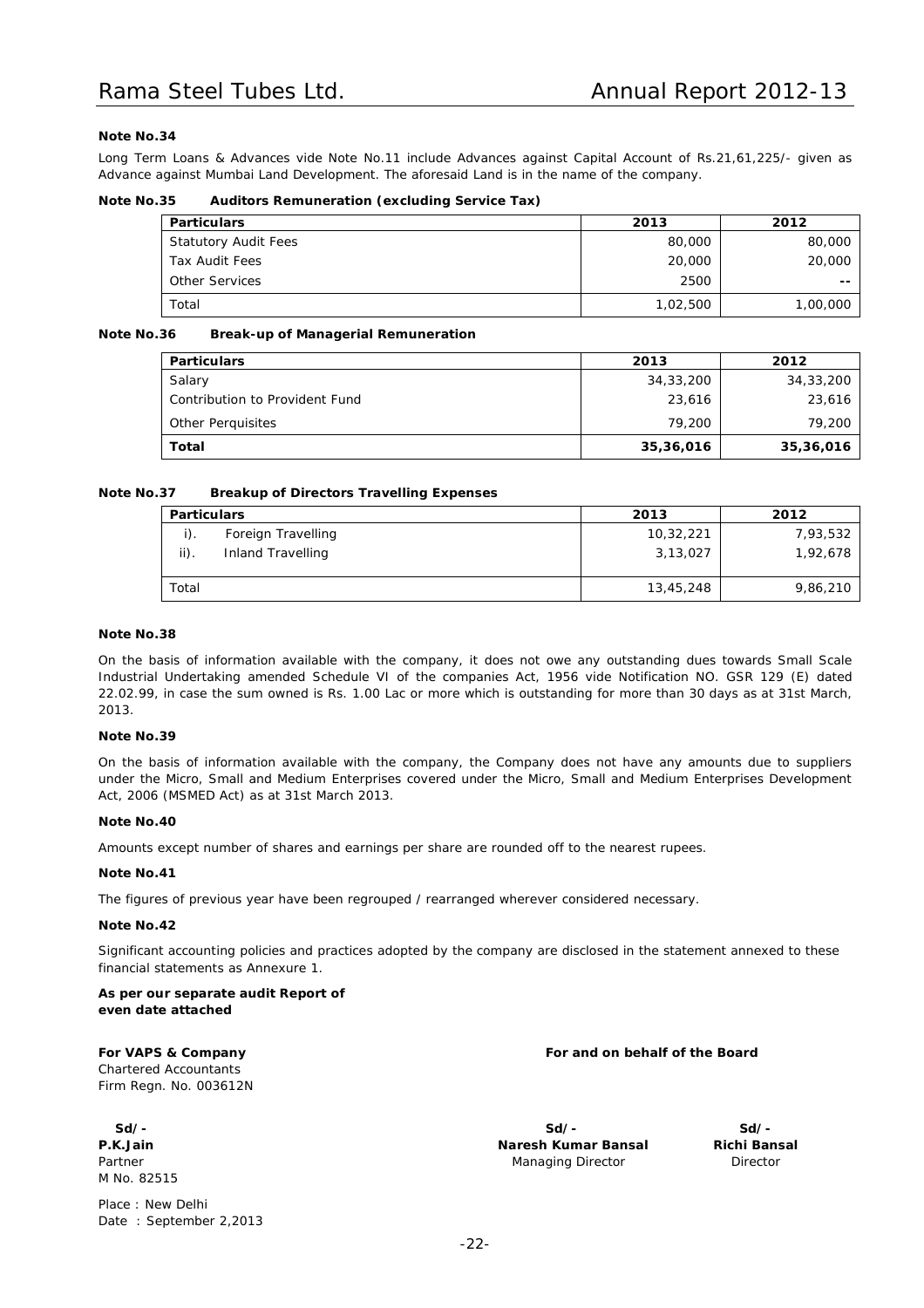### **Annexure 1**

### **Significant Accounting Policies**

### **1) Basis of Preparation of Financial Statement**

- a) The financial statements have been prepared under the historical cost convention on the basis of going concern and in accordance with the Accounting Standard 1 Referred to in section 211(3c) of the companies Act 1956.
- b) The company follows mercantile system of accounting and recognizes income and expenditure on accrual basis.

### **2) Fixed Assets**

- a) Fixed Assets are stated at cost net of duty credit availed less accumulated depreciation and impairments, if any. The cost includes cost of acquisition/construction, installation and preoperative expenditure including trial run expenses (net of revenue) and borrowing costs incurred during pre-operation period. Expenses incurred on capital assets are carried forward as capital work in progress at cost till the same are ready for use.
- b) Pre-operative expenses, including interest on borrowings for the capital goods, where applicable incurred till the capital goods are ready for commercial production, are treated as part of the cost of capital goods and capitalized.
- c) Machinery spares which are specific to particular item of fixed assets and whose use is irregular are capitalized as part of the cost of machinery

### **3) Impairment of Assets**

The Company recognizes all the losses as per Accounting Standard -28 due to the impairment of assets in the year of review of the physical conditions of the Assets and is measured by the amount by which, the carrying amount of the Assets exceeds the Fair Value of the Asset.

### **4) Depreciation**

Depreciation on fixed assets is provided on written down value basis at the rates specified under Schedule XIV of the Companies Act, 1956. Depreciation for assets purchased / sold during the period is proportionately charged.

### **5) Inventories Valuation**

Raw material is valued at cost (First in First Out basis) or nets realizable value whichever is lower. Finished Goods are valued at cost or net realizable value whichever is lower. Stock of Scrap is valued at net realizable value. Stock of Trading Goods is valued at Cost (Weighted Average/ First in First Out basis).

### **6) Foreign Exchange Transactions**

Foreign currency transactions are recorded at the rate of exchange prevailing on the date of transaction. All exchange differences are dealt within profit and loss account. Current assets and current liabilities in foreign currency outstanding at the year end are translated at the rate of exchange prevailing at the close of the year and resultant gains/losses are recognized in the profit and loss account of the year except in cases where they are covered by forward foreign exchange contracts in which cases these are translated at the contracted rates of exchange and the resultant gains/losses recognized in profit and loss account over the life of the contract.

### **7) Duties & Credits**

- a) Excise Duty is accounted for at the time of clearance of goods except closing stock of finished goods lying at the works.
- b) Cenvat Credit, to the extent available during the year, is adjusted towards cost of materials.
- c) Duty credit on export sales has been taken on accrued basis whether license has been issued after closing of the financial year.
- **8)** Sales are inclusive of excise duty and after deducting the trade discount and also sales tax applicable.

### **9) Retirement Benefits**

- a) The total accrued liability in respect of employees covered by the Payment of Gratuity Act, 1972, as actuarially determined in accordance with the relevant provisions of AS-15 issued by ICAI, and not provided for amounts to Rs.33,36,417/- (Previous Year Rs.28,89,903/-).
- b) Leave Encashment to Rs.4,37,512/- (Previous Year Rs.2,58,021/-) has been not provided for.